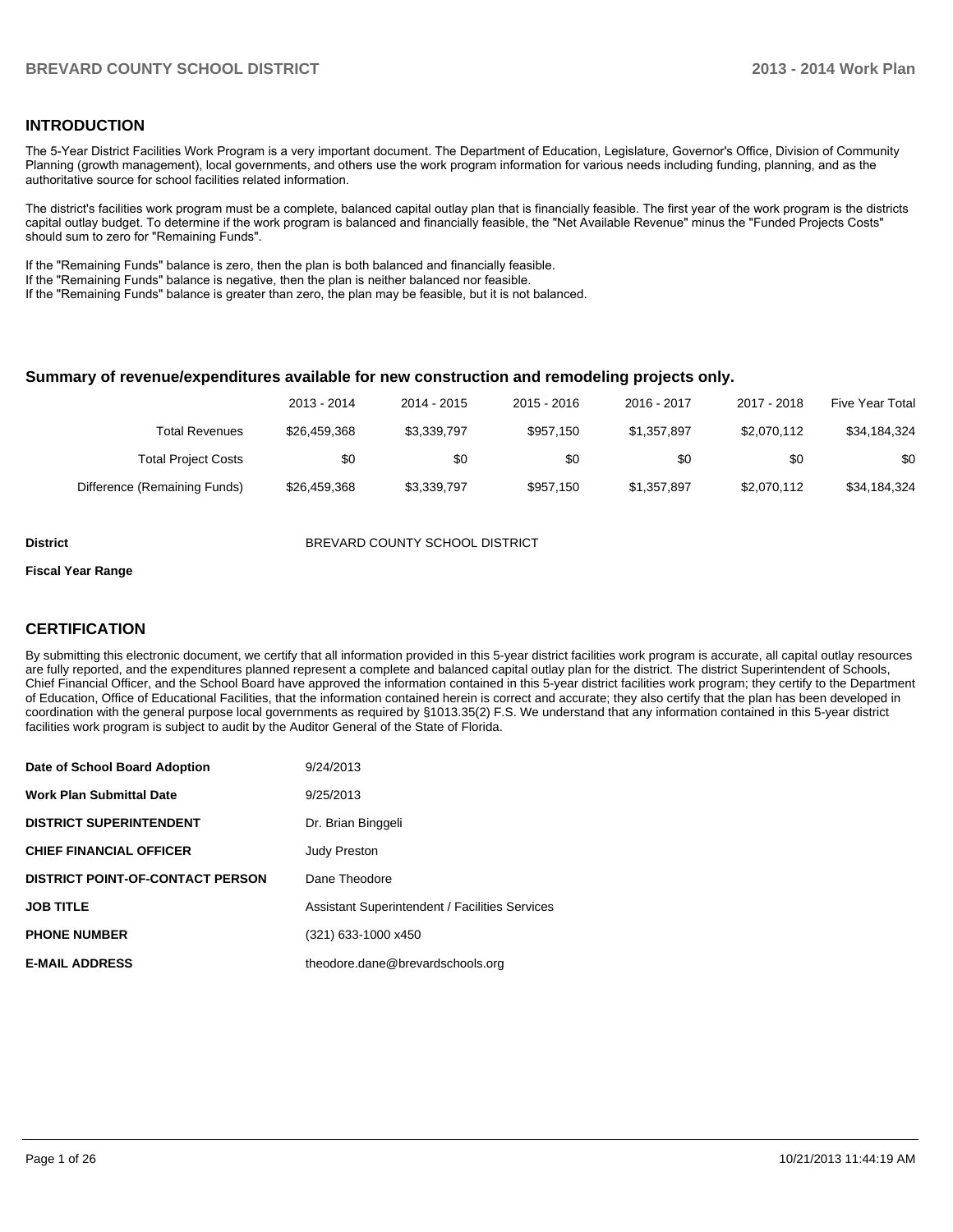# **Expenditures**

#### **Expenditure for Maintenance, Repair and Renovation from 1.50-Mills and PECO**

Annually, prior to the adoption of the district school budget, each school board must prepare a tentative district facilities work program that includes a schedule of major repair and renovation projects necessary to maintain the educational and ancillary facilities of the district.

| Item                                                                                                                                                                                  |                                                                                                                                                                                                                                                                                                                                                                                                                                                                                                                                                  | 2013 - 2014<br><b>Actual Budget</b> | 2014 - 2015<br>Projected | $2015 - 2016$<br>Projected | 2016 - 2017<br>Projected | 2017 - 2018<br>Projected | Total       |  |  |  |  |
|---------------------------------------------------------------------------------------------------------------------------------------------------------------------------------------|--------------------------------------------------------------------------------------------------------------------------------------------------------------------------------------------------------------------------------------------------------------------------------------------------------------------------------------------------------------------------------------------------------------------------------------------------------------------------------------------------------------------------------------------------|-------------------------------------|--------------------------|----------------------------|--------------------------|--------------------------|-------------|--|--|--|--|
| <b>HVAC</b>                                                                                                                                                                           |                                                                                                                                                                                                                                                                                                                                                                                                                                                                                                                                                  | \$5,804,500                         | \$0                      | \$0                        | \$0                      | \$0                      | \$5,804,500 |  |  |  |  |
| Locations:                                                                                                                                                                            | ANDREW JACKSON MIDDLE, AUDUBON ELEMENTARY, CHRISTA MCAULIFFE ELEMENTARY, COLUMBIA ELEMENTARY, CROTON<br>ELEMENTARY, DELAURA MIDDLE, DISCOVERY ELEMENTARY, GEMINI ELEMENTARY, GOLFVIEW ELEMENTARY MAGNET, JAMES<br>MADISON MIDDLE, JOHN F KENNEDY MIDDLE, JOHN F TURNER SR ELEMENTARY, LOCKMAR ELEMENTARY, LYNDON B JOHNSON<br>MIDDLE, OAK PARK ELEMENTARY, PALM BAY ELEMENTARY, PALM BAY SENIOR HIGH, PINEWOOD ELEMENTARY, SABAL<br>ELEMENTARY, SOUTHWEST MIDDLE, THEODORE ROOSEVELT ELEMENTARY, THOMAS JEFFERSON MIDDLE, TROPICAL<br>ELEMENTARY |                                     |                          |                            |                          |                          |             |  |  |  |  |
| Flooring                                                                                                                                                                              |                                                                                                                                                                                                                                                                                                                                                                                                                                                                                                                                                  | \$430,000                           | \$0                      | \$0                        | \$0                      | \$0                      | \$430.000   |  |  |  |  |
| Locations:                                                                                                                                                                            | SPESSARD L HOLLAND ELEMENTARY                                                                                                                                                                                                                                                                                                                                                                                                                                                                                                                    |                                     |                          |                            |                          |                          |             |  |  |  |  |
| Roofing                                                                                                                                                                               |                                                                                                                                                                                                                                                                                                                                                                                                                                                                                                                                                  | \$4,875,000                         | \$0                      | \$0                        | \$0                      | \$0                      | \$4,875,000 |  |  |  |  |
| Locations:                                                                                                                                                                            | APOLLO ELEMENTARY, MCLARTY STADIUM, PALM BAY SENIOR HIGH, SABAL ELEMENTARY, STONE MIDDLE, SURFSIDE<br>ELEMENTARY, WEST MELBOURNE ELEMENTARY SCHOOL FOR SCIENCE                                                                                                                                                                                                                                                                                                                                                                                   |                                     |                          |                            |                          |                          |             |  |  |  |  |
| Safety to Life                                                                                                                                                                        |                                                                                                                                                                                                                                                                                                                                                                                                                                                                                                                                                  | \$985.000                           | \$150,000                | \$150,000                  | \$150,000                | \$150,000                | \$1.585.000 |  |  |  |  |
| CROTON ELEMENTARY, DELAURA MIDDLE, MELBOURNE BUS COMPOUND, OAK PARK ELEMENTARY, PINEWOOD ELEMENTARY,<br>Locations:<br>ROCKLEDGE SENIOR HIGH, SABAL ELEMENTARY, SATELLITE BUS COMPOUND |                                                                                                                                                                                                                                                                                                                                                                                                                                                                                                                                                  |                                     |                          |                            |                          |                          |             |  |  |  |  |
| Fencing                                                                                                                                                                               |                                                                                                                                                                                                                                                                                                                                                                                                                                                                                                                                                  | \$0                                 | \$0                      | \$0                        | \$0                      | \$0                      | \$0         |  |  |  |  |
|                                                                                                                                                                                       | Locations: No Locations for this expenditure.                                                                                                                                                                                                                                                                                                                                                                                                                                                                                                    |                                     |                          |                            |                          |                          |             |  |  |  |  |
| Parking                                                                                                                                                                               |                                                                                                                                                                                                                                                                                                                                                                                                                                                                                                                                                  | \$0                                 | \$0                      | \$0                        | \$0                      | \$0                      | \$0         |  |  |  |  |
|                                                                                                                                                                                       | Locations: No Locations for this expenditure.                                                                                                                                                                                                                                                                                                                                                                                                                                                                                                    |                                     |                          |                            |                          |                          |             |  |  |  |  |
| Electrical                                                                                                                                                                            |                                                                                                                                                                                                                                                                                                                                                                                                                                                                                                                                                  | \$0                                 | \$0                      | \$0                        | \$0                      | \$0                      | \$0         |  |  |  |  |
|                                                                                                                                                                                       | Locations: No Locations for this expenditure.                                                                                                                                                                                                                                                                                                                                                                                                                                                                                                    |                                     |                          |                            |                          |                          |             |  |  |  |  |
| Fire Alarm                                                                                                                                                                            |                                                                                                                                                                                                                                                                                                                                                                                                                                                                                                                                                  | \$0                                 | \$0                      | \$0                        | \$0                      | \$0                      | \$0         |  |  |  |  |
|                                                                                                                                                                                       | Locations: No Locations for this expenditure.                                                                                                                                                                                                                                                                                                                                                                                                                                                                                                    |                                     |                          |                            |                          |                          |             |  |  |  |  |
| Telephone/Intercom System                                                                                                                                                             |                                                                                                                                                                                                                                                                                                                                                                                                                                                                                                                                                  | \$0                                 | \$0                      | \$0                        | \$0                      | \$0                      | \$0         |  |  |  |  |
|                                                                                                                                                                                       | Locations: No Locations for this expenditure.                                                                                                                                                                                                                                                                                                                                                                                                                                                                                                    |                                     |                          |                            |                          |                          |             |  |  |  |  |
| <b>Closed Circuit Television</b>                                                                                                                                                      |                                                                                                                                                                                                                                                                                                                                                                                                                                                                                                                                                  | \$0                                 | \$0                      | \$0                        | \$0                      | \$0                      | \$0         |  |  |  |  |
|                                                                                                                                                                                       | Locations: No Locations for this expenditure.                                                                                                                                                                                                                                                                                                                                                                                                                                                                                                    |                                     |                          |                            |                          |                          |             |  |  |  |  |
| Paint                                                                                                                                                                                 |                                                                                                                                                                                                                                                                                                                                                                                                                                                                                                                                                  | \$0                                 | \$0                      | \$0                        | \$0                      | \$0                      | \$0         |  |  |  |  |
|                                                                                                                                                                                       | Locations: No Locations for this expenditure.                                                                                                                                                                                                                                                                                                                                                                                                                                                                                                    |                                     |                          |                            |                          |                          |             |  |  |  |  |
| Maintenance/Repair                                                                                                                                                                    |                                                                                                                                                                                                                                                                                                                                                                                                                                                                                                                                                  | \$1,250,000                         | \$1,250,000              | \$1,250,000                | \$1,250,000              | \$1,250,000              | \$6,250,000 |  |  |  |  |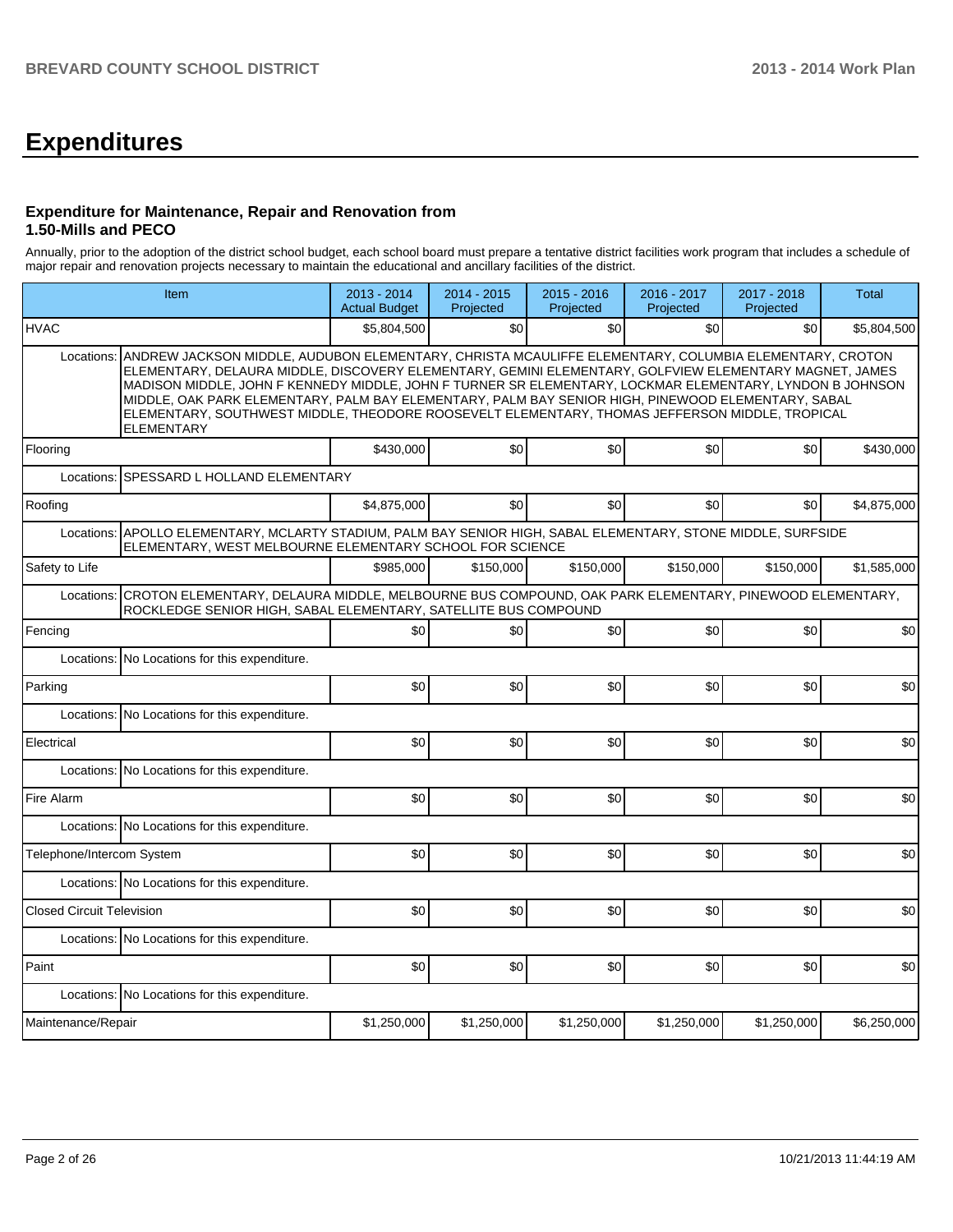| Locations: 520 COMPOUND, ANDREW JACKSON MIDDLE, APOLLO ELEMENTARY, AREA II SUPT OFFICE, ASTRONAUT SENIOR HIGH, ATLANTIS<br>ELEMENTARY, AUDUBON ELEMENTARY, BAYSIDE SENIOR HIGH, CAMBRIDGE ELEMENTARY, CAPE VIEW ELEMENTARY, CENTRAL |              |             |             |             |             |              |
|-------------------------------------------------------------------------------------------------------------------------------------------------------------------------------------------------------------------------------------|--------------|-------------|-------------|-------------|-------------|--------------|
|                                                                                                                                                                                                                                     |              |             |             |             |             |              |
| MIDDLE, CHALLENGER 7 ELEMENTARY, CHRISTA MCAULIFFE ELEMENTARY, CLEARLAKE MIDDLE, COCOA BEACH JR/SR HIGH,                                                                                                                            |              |             |             |             |             |              |
| COCOA SENIOR HIGH, COLUMBIA ELEMENTARY, COQUINA ELEMENTARY, CROTON ELEMENTARY, CUYLER SCHOOL, DELAURA                                                                                                                               |              |             |             |             |             |              |
| MIDDLE, DISCOVERY ELEMENTARY, DR W J CREEL ELEMENTARY, EAU GALLIE SENIOR HIGH, EDGEWOOD JR/ SR HIGH,                                                                                                                                |              |             |             |             |             |              |
| EDUCATIONAL SERVICES FACILITY, ENDEAVOUR ELEMENTARY MAGNET, ENTERPRISE ELEMENTARY, FAIRGLEN ELEMENTARY,                                                                                                                             |              |             |             |             |             |              |
| FREEDOM 7 ELEMENTARY SCHOOL OF INTERNATIONAL STUDIES, GARDENDALE ELEMENTARY MAGNET, GEMINI ELEMENTARY,                                                                                                                              |              |             |             |             |             |              |
| GIBSON PARK, GOLFVIEW ELEMENTARY MAGNET, HANS CHRISTIAN ANDERSEN ELEMENTARY, HARBOR CITY ELEMENTARY,                                                                                                                                |              |             |             |             |             |              |
| HERBERT C HOOVER MIDDLE, HERITAGE HIGH, IMPERIAL ESTATES ELEMENTARY, INDIALANTIC ELEMENTARY, JAMES MADISON                                                                                                                          |              |             |             |             |             |              |
| MIDDLE, JOHN F KENNEDY MIDDLE, JOHN F TURNER SR ELEMENTARY, JUPITER ELEMENTARY, LEWIS CARROLL ELEMENTARY,                                                                                                                           |              |             |             |             |             |              |
| LOCKMAR ELEMENTARY, LONGLEAF ELEMENTARY, LYNDON B JOHNSON MIDDLE, MANATEE BUS COMPOUND, MANATEE                                                                                                                                     |              |             |             |             |             |              |
| ELEMENTARY, MCLARTY STADIUM, MEADOWLANE INTERMEDIATE ELEMENTARY, MEADOWLANE PRIMARY ELEMENTARY,                                                                                                                                     |              |             |             |             |             |              |
| MELBOURNE BUS COMPOUND, MELBOURNE SENIOR HIGH, MERRITT ISLAND SENIOR HIGH, MID-SOUTH AREA SUPPORT                                                                                                                                   |              |             |             |             |             |              |
| SERVICES, MILA ELEMENTARY, MIMS ELEMENTARY, NORTH AREA TRANSPORTATION SERVICES, OAK PARK ELEMENTARY,                                                                                                                                |              |             |             |             |             |              |
| OCEAN BREEZE ELEMENTARY, OLD CREEL BUS COMPOUND, PALM BAY ELEMENTARY, PALM BAY SENIOR HIGH, PINEWOOD                                                                                                                                |              |             |             |             |             |              |
| ELEMENTARY, PLANT OPERATIONS AND MAINT, PORT MALABAR ELEMENTARY, QUEST ELEMENTARY, RALPH M WILLIAMS JR                                                                                                                              |              |             |             |             |             |              |
| ELEMENTARY, RIVERVIEW ELEMENTARY MAGNET, RIVIERA ELEMENTARY, ROBERT LOUIS STEVENSON ELEMENTARY SCHOOL                                                                                                                               |              |             |             |             |             |              |
| OF THE ARTS, ROCKLEDGE SENIOR HIGH, RONALD MCNAIR MIDDLE MAGNET, ROY ALLEN ELEMENTARY, SABAL ELEMENTARY,                                                                                                                            |              |             |             |             |             |              |
| SATELLITE BUS COMPOUND, SATELLITE SENIOR HIGH, SATURN ELEMENTARY, SEA PARK ELEMENTARY, SHERWOOD                                                                                                                                     |              |             |             |             |             |              |
|                                                                                                                                                                                                                                     |              |             |             |             |             |              |
| ELEMENTARY, SOUTH AREA HEAD START, SOUTH LAKE ELEMENTARY, SOUTH PINE GROVE SCHOOL, SOUTHWEST MIDDLE,                                                                                                                                |              |             |             |             |             |              |
| SPACE COAST JR/ SR HIGH, SPESSARD L HOLLAND ELEMENTARY, STONE MIDDLE, SUNRISE ELEMENTARY, SUNTREE                                                                                                                                   |              |             |             |             |             |              |
| ELEMENTARY, SURFSIDE ELEMENTARY, THEODORE ROOSEVELT ELEMENTARY, THOMAS JEFFERSON MIDDLE, TITUSVILLE HIGH,                                                                                                                           |              |             |             |             |             |              |
| TROPICAL ELEMENTARY, UNIVERSITY PARK ELEMENTARY MAGNET, VIERA HIGH SCHOOL, WEST MELBOURNE ELEMENTARY                                                                                                                                |              |             |             |             |             |              |
| SCHOOL FOR SCIENCE, WEST MELBOURNE MAINT COMPOUND, WEST SHORE JR/SR HIGH, WESTSIDE BUS COMPOUND,                                                                                                                                    |              |             |             |             |             |              |
| WESTSIDE ELEMENTARY, WHISPERING HILLS ADULT/COMMUNITY EDUCATION CENTER                                                                                                                                                              |              |             |             |             |             |              |
| Sub Total: I                                                                                                                                                                                                                        | \$13,344,500 | \$1,400,000 | \$1,400,000 | \$1,400,000 | \$1,400,000 | \$18,944,500 |
|                                                                                                                                                                                                                                     |              |             |             |             |             |              |

| PECO Maintenance Expenditures | \$0          | \$0          | \$117,153   | \$367,140   | \$880,075   | \$1,364,368  |
|-------------------------------|--------------|--------------|-------------|-------------|-------------|--------------|
| 50 Mill Sub Total: I          | \$14,250,000 | \$14,250,000 | \$4.092.847 | \$3.842.860 | \$3.329.925 | \$39,765,632 |

| <b>Other Items</b>                                                                                                                                                                                                                                                                                                                                                                                                                                                                                                                                                                                                                                                                                                                                                                                                                                                                                                                                                                                                                                                                                                                                                                                                                                                                                                                                                                                                                                                                                                                                                                                                                                                                                                                                                                                                                                                                                                                                                                                                                                                                                                                                                                                                                                                                                                                                                                                                                                                                                                                                                                                                                                                                                               | $2013 - 2014$<br><b>Actual Budget</b> | $2014 - 2015$<br>Projected | $2015 - 2016$<br>Projected | $2016 - 2017$<br>Projected | $2017 - 2018$<br>Projected | <b>Total</b> |
|------------------------------------------------------------------------------------------------------------------------------------------------------------------------------------------------------------------------------------------------------------------------------------------------------------------------------------------------------------------------------------------------------------------------------------------------------------------------------------------------------------------------------------------------------------------------------------------------------------------------------------------------------------------------------------------------------------------------------------------------------------------------------------------------------------------------------------------------------------------------------------------------------------------------------------------------------------------------------------------------------------------------------------------------------------------------------------------------------------------------------------------------------------------------------------------------------------------------------------------------------------------------------------------------------------------------------------------------------------------------------------------------------------------------------------------------------------------------------------------------------------------------------------------------------------------------------------------------------------------------------------------------------------------------------------------------------------------------------------------------------------------------------------------------------------------------------------------------------------------------------------------------------------------------------------------------------------------------------------------------------------------------------------------------------------------------------------------------------------------------------------------------------------------------------------------------------------------------------------------------------------------------------------------------------------------------------------------------------------------------------------------------------------------------------------------------------------------------------------------------------------------------------------------------------------------------------------------------------------------------------------------------------------------------------------------------------------------|---------------------------------------|----------------------------|----------------------------|----------------------------|----------------------------|--------------|
| <b>ADA Projects</b>                                                                                                                                                                                                                                                                                                                                                                                                                                                                                                                                                                                                                                                                                                                                                                                                                                                                                                                                                                                                                                                                                                                                                                                                                                                                                                                                                                                                                                                                                                                                                                                                                                                                                                                                                                                                                                                                                                                                                                                                                                                                                                                                                                                                                                                                                                                                                                                                                                                                                                                                                                                                                                                                                              | \$100,000                             | \$100,000                  | \$100,000                  | \$100,000                  | \$100,000                  | \$500,000    |
| Locations 520 COMPOUND, ANDREW JACKSON MIDDLE, APOLLO ELEMENTARY, AREA II SUPT OFFICE, ASTRONAUT SENIOR HIGH,<br>ATLANTIS ELEMENTARY. AUDUBON ELEMENTARY. BAYSIDE SENIOR HIGH. CAMBRIDGE ELEMENTARY. CAPE VIEW<br>ELEMENTARY, CENTRAL MIDDLE, CHALLENGER 7 ELEMENTARY, CHRISTA MCAULIFFE ELEMENTARY, CLEARLAKE MIDDLE,<br>COCOA BEACH JR/SR HIGH, COCOA SENIOR HIGH, COLUMBIA ELEMENTARY, COQUINA ELEMENTARY, CROTON ELEMENTARY,<br>CUYLER SCHOOL, DELAURA MIDDLE, DISCOVERY ELEMENTARY, DR W J CREEL ELEMENTARY, EAU GALLIE SENIOR HIGH,<br>EDGEWOOD JR/ SR HIGH. EDUCATIONAL SERVICES FACILITY. ENDEAVOUR ELEMENTARY MAGNET. ENTERPRISE<br>ELEMENTARY. FAIRGLEN ELEMENTARY. FREEDOM 7 ELEMENTARY SCHOOL OF INTERNATIONAL STUDIES. GARDENDALE<br> ELEMENTARY MAGNET, GEMINI ELEMENTARY, GIBSON PARK, GOLFVIEW ELEMENTARY MAGNET, HANS CHRISTIAN ANDERSEN  <br>IELEMENTARY. HARBOR CITY ELEMENTARY. HERBERT C HOOVER MIDDLE. HERITAGE HIGH. IMPERIAL ESTATES ELEMENTARY. I<br>IINDIALANTIC ELEMENTARY. JAMES MADISON MIDDLE. JOHN F KENNEDY MIDDLE. JOHN F TURNER SR ELEMENTARY. JUPITER<br>IELEMENTARY. LEWIS CARROLL ELEMENTARY. LOCKMAR ELEMENTARY. LONGLEAF ELEMENTARY. LYNDON B JOHNSON<br>MIDDLE, MANATEE BUS COMPOUND, MANATEE ELEMENTARY, MCLARTY STADIUM, MEADOWLANE INTERMEDIATE<br>ELEMENTARY. MEADOWLANE PRIMARY ELEMENTARY. MELBOURNE BUS COMPOUND. MELBOURNE SENIOR HIGH. MERRITT<br>ISLAND SENIOR HIGH, MID-SOUTH AREA SUPPORT SERVICES, MILA ELEMENTARY, MIMS ELEMENTARY, NORTH AREA<br>TRANSPORTATION SERVICES, OAK PARK ELEMENTARY, OCEAN BREEZE ELEMENTARY, OLD CREEL BUS COMPOUND, PALM<br>BAY ELEMENTARY, PALM BAY SENIOR HIGH, PINEWOOD ELEMENTARY, PLANT OPERATIONS AND MAINT, PORT MALABAR<br>ELEMENTARY, QUEST ELEMENTARY, RALPH M WILLIAMS JR ELEMENTARY, RIVERVIEW ELEMENTARY MAGNET, RIVIERA<br>ELEMENTARY, ROBERT LOUIS STEVENSON ELEMENTARY SCHOOL OF THE ARTS, ROCKLEDGE SENIOR HIGH, RONALD MCNAIR<br>MIDDLE MAGNET, ROY ALLEN ELEMENTARY, SABAL ELEMENTARY, SATELLITE BUS COMPOUND, SATELLITE SENIOR HIGH,<br>SATURN ELEMENTARY. SEA PARK ELEMENTARY. SHERWOOD ELEMENTARY. SOUTH AREA HEAD START. SOUTH LAKE<br>IELEMENTARY. SOUTH PINE GROVE SCHOOL. SOUTHWEST MIDDLE. SPACE COAST JR/ SR HIGH. SPESSARD L HOLLAND<br>ELEMENTARY, STONE MIDDLE, SUNRISE ELEMENTARY, SUNTREE ELEMENTARY, SURFSIDE ELEMENTARY, THEODORE<br>ROOSEVELT ELEMENTARY, THOMAS JEFFERSON MIDDLE, TITUSVILLE HIGH, TROPICAL ELEMENTARY, UNIVERSITY PARK<br>ELEMENTARY MAGNET, VIERA HIGH SCHOOL, WEST MELBOURNE ELEMENTARY SCHOOL FOR SCIENCE, WEST MELBOURNE<br>MAINT COMPOUND. WEST SHORE JR/SR HIGH. WESTSIDE BUS COMPOUND. WESTSIDE ELEMENTARY. WHISPERING HILLS<br>ADULT/COMMUNITY EDUCATION CENTER |                                       |                            |                            |                            |                            |              |
| Facility Renewal                                                                                                                                                                                                                                                                                                                                                                                                                                                                                                                                                                                                                                                                                                                                                                                                                                                                                                                                                                                                                                                                                                                                                                                                                                                                                                                                                                                                                                                                                                                                                                                                                                                                                                                                                                                                                                                                                                                                                                                                                                                                                                                                                                                                                                                                                                                                                                                                                                                                                                                                                                                                                                                                                                 | \$655,500                             | \$12,600,000               | \$2,560,000                | \$2,560,000                | \$2,560,000                | \$20,935,500 |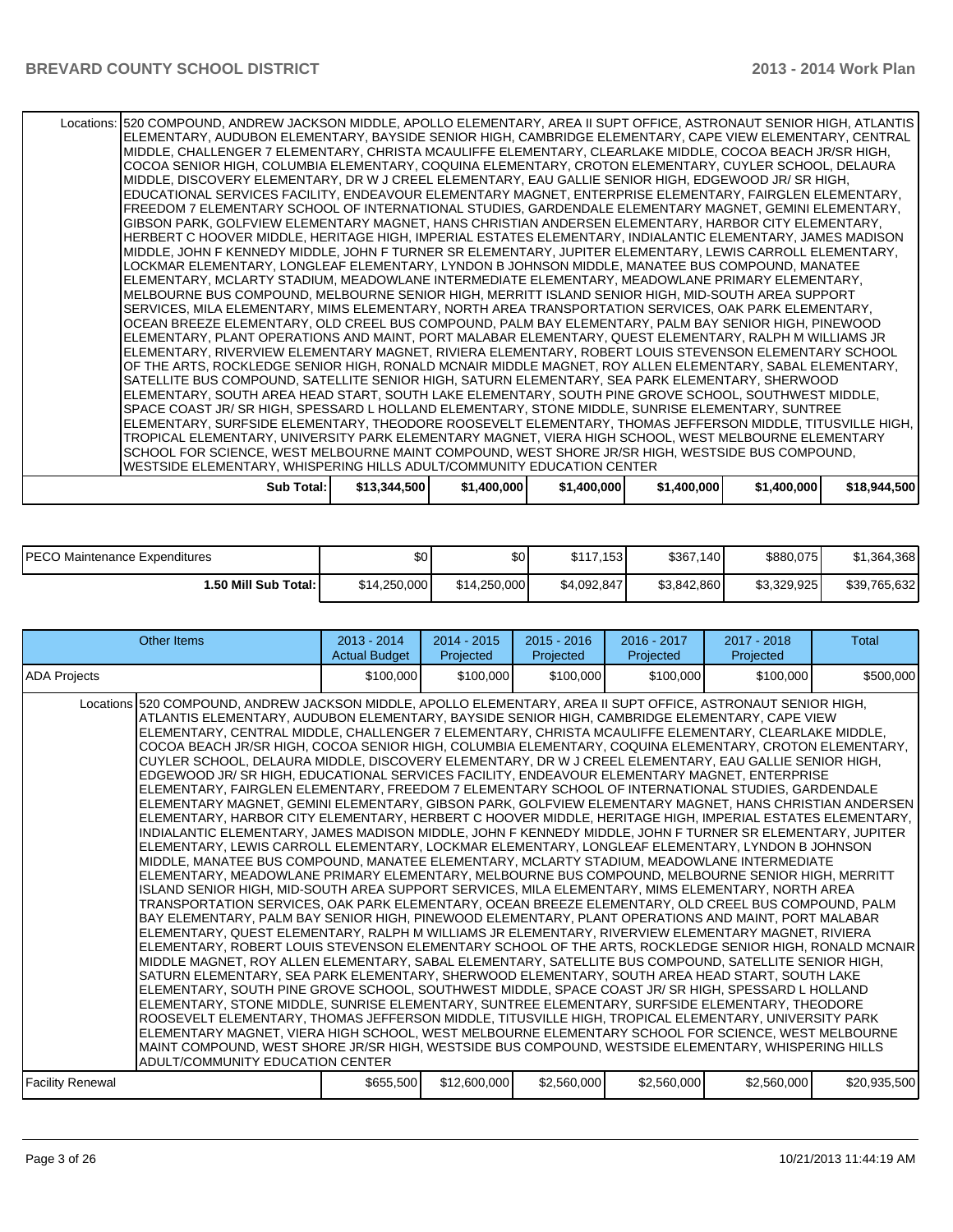| Locations 520 COMPOUND, ANDREW JACKSON MIDDLE, APOLLO ELEMENTARY, AREA II SUPT OFFICE, ASTRONAUT SENIOR HIGH, | ATLANTIS ELEMENTARY, AUDUBON ELEMENTARY, BAYSIDE SENIOR HIGH, CAMBRIDGE ELEMENTARY, CAPE VIEW<br>ELEMENTARY, CENTRAL MIDDLE, CHALLENGER 7 ELEMENTARY, CHRISTA MCAULIFFE ELEMENTARY, CLEARLAKE MIDDLE,<br>COCOA BEACH JR/SR HIGH, COCOA SENIOR HIGH, COLUMBIA ELEMENTARY, COQUINA ELEMENTARY, CROTON ELEMENTARY,<br>CUYLER SCHOOL, DELAURA MIDDLE, DISCOVERY ELEMENTARY, DR W J CREEL ELEMENTARY, EAU GALLIE SENIOR HIGH,<br>EDGEWOOD JR/ SR HIGH, EDUCATIONAL SERVICES FACILITY, ENDEAVOUR ELEMENTARY MAGNET, ENTERPRISE<br>ELEMENTARY, FAIRGLEN ELEMENTARY, FREEDOM 7 ELEMENTARY SCHOOL OF INTERNATIONAL STUDIES, GARDENDALE<br>ELEMENTARY MAGNET, GEMINI ELEMENTARY, GIBSON PARK, GOLFVIEW ELEMENTARY MAGNET, HANS CHRISTIAN ANDERSEN<br>ELEMENTARY, HARBOR CITY ELEMENTARY, HERBERT C HOOVER MIDDLE, HERITAGE HIGH, IMPERIAL ESTATES ELEMENTARY,<br>INDIALANTIC ELEMENTARY, JAMES MADISON MIDDLE, JOHN F KENNEDY MIDDLE, JOHN F TURNER SR ELEMENTARY, JUPITER<br>ELEMENTARY, LEWIS CARROLL ELEMENTARY, LOCKMAR ELEMENTARY, LONGLEAF ELEMENTARY, LYNDON B JOHNSON<br>MIDDLE. MANATEE BUS COMPOUND. MANATEE ELEMENTARY. MCLARTY STADIUM. MEADOWLANE INTERMEDIATE<br>ELEMENTARY, MEADOWLANE PRIMARY ELEMENTARY, MELBOURNE BUS COMPOUND, MELBOURNE SENIOR HIGH, MERRITT<br>ISLAND SENIOR HIGH, MID-SOUTH AREA SUPPORT SERVICES, MILA ELEMENTARY, MIMS ELEMENTARY, NORTH AREA<br>TRANSPORTATION SERVICES, OAK PARK ELEMENTARY, OCEAN BREEZE ELEMENTARY, OLD CREEL BUS COMPOUND, PALM<br>BAY ELEMENTARY, PALM BAY SENIOR HIGH, PINEWOOD ELEMENTARY, PLANT OPERATIONS AND MAINT, PORT MALABAR<br>ELEMENTARY, QUEST ELEMENTARY, RALPH M WILLIAMS JR ELEMENTARY, RIVERVIEW ELEMENTARY MAGNET, RIVIERA<br>ELEMENTARY, ROBERT LOUIS STEVENSON ELEMENTARY SCHOOL OF THE ARTS, ROCKLEDGE SENIOR HIGH, RONALD MCNAIR<br>MIDDLE MAGNET, ROY ALLEN ELEMENTARY, SABAL ELEMENTARY, SATELLITE BUS COMPOUND, SATELLITE SENIOR HIGH,<br>SATURN ELEMENTARY, SEA PARK ELEMENTARY, SHERWOOD ELEMENTARY, SOUTH AREA HEAD START, SOUTH LAKE<br>ELEMENTARY, SOUTH PINE GROVE SCHOOL, SOUTHWEST MIDDLE, SPACE COAST JR/ SR HIGH, SPESSARD L HOLLAND<br>ELEMENTARY, STONE MIDDLE, SUNRISE ELEMENTARY, SUNTREE ELEMENTARY, SURFSIDE ELEMENTARY, THEODORE<br>ROOSEVELT ELEMENTARY, THOMAS JEFFERSON MIDDLE, TITUSVILLE HIGH, TROPICAL ELEMENTARY, UNIVERSITY PARK<br>ELEMENTARY MAGNET, VIERA HIGH SCHOOL, WEST MELBOURNE ELEMENTARY SCHOOL FOR SCIENCE, WEST MELBOURNE<br>MAINT COMPOUND, WEST SHORE JR/SR HIGH, WESTSIDE BUS COMPOUND, WESTSIDE ELEMENTARY, WHISPERING HILLS<br>ADULT/COMMUNITY EDUCATION CENTER<br>\$150,000<br>\$150,000<br>\$150,000<br>\$150,000<br>\$150,000 |              |              |             |             |             |              |
|---------------------------------------------------------------------------------------------------------------|---------------------------------------------------------------------------------------------------------------------------------------------------------------------------------------------------------------------------------------------------------------------------------------------------------------------------------------------------------------------------------------------------------------------------------------------------------------------------------------------------------------------------------------------------------------------------------------------------------------------------------------------------------------------------------------------------------------------------------------------------------------------------------------------------------------------------------------------------------------------------------------------------------------------------------------------------------------------------------------------------------------------------------------------------------------------------------------------------------------------------------------------------------------------------------------------------------------------------------------------------------------------------------------------------------------------------------------------------------------------------------------------------------------------------------------------------------------------------------------------------------------------------------------------------------------------------------------------------------------------------------------------------------------------------------------------------------------------------------------------------------------------------------------------------------------------------------------------------------------------------------------------------------------------------------------------------------------------------------------------------------------------------------------------------------------------------------------------------------------------------------------------------------------------------------------------------------------------------------------------------------------------------------------------------------------------------------------------------------------------------------------------------------------------------------------------------------------------------------------------------------------------------------------------------------------------------------------------------------------------------------------------------------|--------------|--------------|-------------|-------------|-------------|--------------|
| <b>Relocate Relocatables</b>                                                                                  |                                                                                                                                                                                                                                                                                                                                                                                                                                                                                                                                                                                                                                                                                                                                                                                                                                                                                                                                                                                                                                                                                                                                                                                                                                                                                                                                                                                                                                                                                                                                                                                                                                                                                                                                                                                                                                                                                                                                                                                                                                                                                                                                                                                                                                                                                                                                                                                                                                                                                                                                                                                                                                                         |              |              |             |             |             | \$750,000    |
|                                                                                                               |                                                                                                                                                                                                                                                                                                                                                                                                                                                                                                                                                                                                                                                                                                                                                                                                                                                                                                                                                                                                                                                                                                                                                                                                                                                                                                                                                                                                                                                                                                                                                                                                                                                                                                                                                                                                                                                                                                                                                                                                                                                                                                                                                                                                                                                                                                                                                                                                                                                                                                                                                                                                                                                         |              |              |             |             |             |              |
|                                                                                                               | Locations ANDREW JACKSON MIDDLE, APOLLO ELEMENTARY, ASTRONAUT SENIOR HIGH, ATLANTIS ELEMENTARY, AUDUBON<br>ELEMENTARY, BAYSIDE SENIOR HIGH, CAMBRIDGE ELEMENTARY, CAPE VIEW ELEMENTARY, CENTRAL MIDDLE, CHALLENGER<br>7 ELEMENTARY, CHRISTA MCAULIFFE ELEMENTARY, COCOA BEACH JR/SR HIGH, COCOA SENIOR HIGH, COLUMBIA<br>ELEMENTARY, COQUINA ELEMENTARY, CROTON ELEMENTARY, DELAURA MIDDLE, DISCOVERY ELEMENTARY, DR W J CREEL<br>ELEMENTARY, EAU GALLIE SENIOR HIGH, EDGEWOOD JR/ SR HIGH, ENDEAVOUR ELEMENTARY MAGNET, ENTERPRISE<br>ELEMENTARY, FAIRGLEN ELEMENTARY, FREEDOM 7 ELEMENTARY SCHOOL OF INTERNATIONAL STUDIES, GEMINI<br>ELEMENTARY, GOLFVIEW ELEMENTARY MAGNET, HANS CHRISTIAN ANDERSEN ELEMENTARY, HARBOR CITY ELEMENTARY,<br>HERBERT C HOOVER MIDDLE, HERITAGE HIGH, IMPERIAL ESTATES ELEMENTARY, INDIALANTIC ELEMENTARY, JAMES<br>MADISON MIDDLE, JOHN F KENNEDY MIDDLE, JOHN F TURNER SR ELEMENTARY, JUPITER ELEMENTARY, LEWIS CARROLL<br>ELEMENTARY, LOCKMAR ELEMENTARY, LONGLEAF ELEMENTARY, LYNDON B JOHNSON MIDDLE, MANATEE ELEMENTARY,<br>MEADOWLANE INTERMEDIATE ELEMENTARY, MEADOWLANE PRIMARY ELEMENTARY, MELBOURNE SENIOR HIGH, MERRITT<br>ISLAND SENIOR HIGH, MILA ELEMENTARY, MIMS ELEMENTARY, OAK PARK ELEMENTARY, OCEAN BREEZE ELEMENTARY, PALM<br>BAY ELEMENTARY, PALM BAY SENIOR HIGH, PINEWOOD ELEMENTARY, PORT MALABAR ELEMENTARY, QUEST ELEMENTARY,<br>RALPH M WILLIAMS JR ELEMENTARY, RIVIERA ELEMENTARY, ROBERT LOUIS STEVENSON ELEMENTARY SCHOOL OF THE<br>ARTS, ROCKLEDGE SENIOR HIGH, RONALD MCNAIR MIDDLE MAGNET, ROY ALLEN ELEMENTARY, SABAL ELEMENTARY,<br>SATELLITE SENIOR HIGH, SATURN ELEMENTARY, SEA PARK ELEMENTARY, SHERWOOD ELEMENTARY, SOUTHWEST MIDDLE,<br>SPACE COAST JR/SR HIGH, SPESSARD L HOLLAND ELEMENTARY, STONE MIDDLE, SUNRISE ELEMENTARY, SUNTREE<br>ELEMENTARY, SURFSIDE ELEMENTARY, THEODORE ROOSEVELT ELEMENTARY, THOMAS JEFFERSON MIDDLE, TITUSVILLE<br>HIGH, TROPICAL ELEMENTARY, UNIVERSITY PARK ELEMENTARY MAGNET, VIERA HIGH SCHOOL, WEST MELBOURNE<br>ELEMENTARY SCHOOL FOR SCIENCE, WEST SHORE JR/SR HIGH, WESTSIDE ELEMENTARY                                                                                                                                                                                                                                                                                                                                                                                                                                                                                                                                               |              |              |             |             |             |              |
|                                                                                                               | Total:                                                                                                                                                                                                                                                                                                                                                                                                                                                                                                                                                                                                                                                                                                                                                                                                                                                                                                                                                                                                                                                                                                                                                                                                                                                                                                                                                                                                                                                                                                                                                                                                                                                                                                                                                                                                                                                                                                                                                                                                                                                                                                                                                                                                                                                                                                                                                                                                                                                                                                                                                                                                                                                  | \$14,250,000 | \$14,250,000 | \$4,210,000 | \$4,210,000 | \$4,210,000 | \$41,130,000 |

#### **Local 1.50 Mill Expenditure For Maintenance, Repair and Renovation**

Anticipated expenditures expected from local funding sources over the years covered by the current work plan.

| <b>Item</b>                               | $2013 - 2014$<br><b>Actual Budget</b> | $2014 - 2015$<br>Projected | $2015 - 2016$<br>Projected | $2016 - 2017$<br>Projected | $2017 - 2018$<br>Projected | <b>Total</b> |
|-------------------------------------------|---------------------------------------|----------------------------|----------------------------|----------------------------|----------------------------|--------------|
| Remaining Maint and Repair from 1.5 Mills | \$14,250,000                          | \$14,250,000               | \$4,092,847                | \$3,842,860                | \$3,329,925                | \$39,765,632 |
| Maintenance/Repair Salaries               | \$1,650,000                           | \$1,650,000                | \$4,550,000                | \$4,550,000                | \$4.550.000                | \$16,950,000 |
| School Bus Purchases                      | \$1,000,000                           | \$1,000,000                | \$1,000,000                | \$1,000,000                | \$1,000,000                | \$5,000,000  |
| <b>Other Vehicle Purchases</b>            | \$0                                   | \$0                        | \$0                        | \$0                        | \$0                        | \$0          |
| Capital Outlay Equipment                  | \$0                                   | \$0                        | \$0 <sub>1</sub>           | \$0                        | \$0                        | \$0          |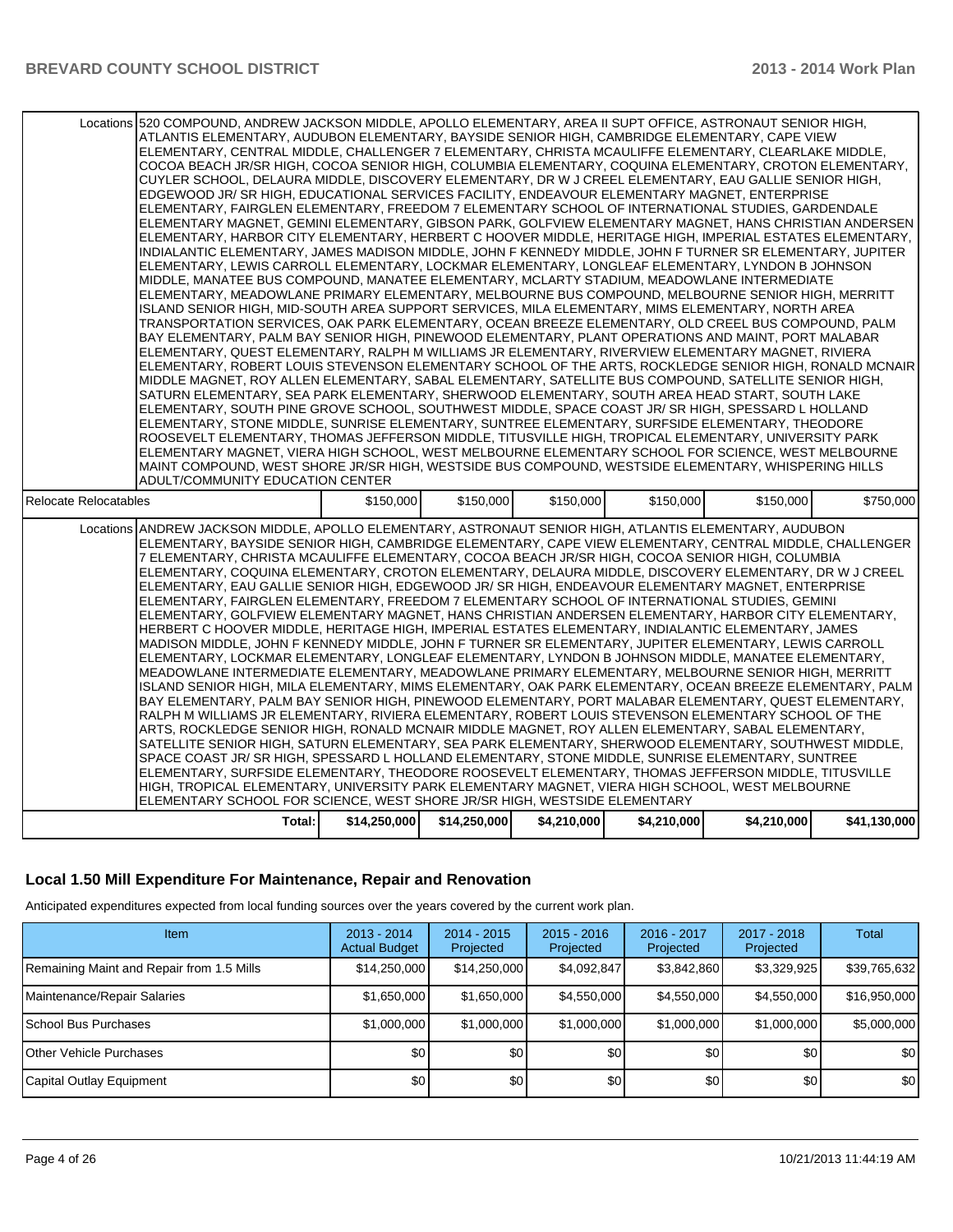| Rent/Lease Payments                                          | \$0          | \$0          | \$0          | \$0          | \$0          | \$0           |
|--------------------------------------------------------------|--------------|--------------|--------------|--------------|--------------|---------------|
| ICOP Debt Service                                            | \$35,339,000 | \$35,294,000 | \$38,401,000 | \$38,403,000 | \$38,397,000 | \$185,834,000 |
| Rent/Lease Relocatables                                      | \$0          | \$0          | \$0          | \$0          | \$0          | \$0           |
| Environmental Problems                                       | \$0          | \$0          | \$0          | \$0          | \$0          | \$0           |
| ls.1011.14 Debt Service                                      | \$0          | \$0          | \$0          | \$0          | \$0          | \$0           |
| Special Facilities Construction Account                      | \$0          | \$0          | \$0          | \$0          | \$0          | \$0           |
| Premiums for Property Casualty Insurance - 1011.71<br>(4a,b) | \$0          | \$0          | \$0          | \$0          | \$0          | \$0           |
| Qualified School Construction Bonds (QSCB)                   | \$0          | \$0          | \$0          | \$0          | \$0          | \$0           |
| Qualified Zone Academy Bonds (QZAB)                          | \$0          | \$0          | \$0          | \$0          | \$0          | \$0           |
| Educational Technology                                       | \$2,000,000  | \$2,000,000  | \$2,000,000  | \$2,000,000  | \$2,000,000  | \$10,000,000  |
| Facilities / Technology Infrastructure                       | \$7,805,000  | \$14,045,000 | \$5,230,000  | \$4,819,000  | \$7,219,000  | \$39,118,000  |
| <b>Local Expenditure Totals:</b>                             | \$62,044,000 | \$68,239,000 | \$55,273,847 | \$54,614,860 | \$56,495,925 | \$296,667,632 |

## **Revenue**

#### **1.50 Mill Revenue Source**

Schedule of Estimated Capital Outlay Revenue from each currently approved source which is estimated to be available for expenditures on the projects included in the tentative district facilities work program. All amounts are NET after considering carryover balances, interest earned, new COP's, 1011.14 and 1011.15 loans, etc. Districts cannot use 1.5-Mill funds for salaries except for those explicitly associated with maintenance/repair projects. (1011.71 (5), F.S.)

| <b>Item</b>                                                                      | Fund | $2013 - 2014$<br><b>Actual Value</b> | $2014 - 2015$<br>Projected | $2015 - 2016$<br>Projected | $2016 - 2017$<br>Projected | $2017 - 2018$<br>Projected | Total             |
|----------------------------------------------------------------------------------|------|--------------------------------------|----------------------------|----------------------------|----------------------------|----------------------------|-------------------|
| (1) Non-exempt property<br>assessed valuation                                    |      | \$28,726,000,000                     | \$30,736,000,000           | \$31,966,000,000           | \$33,245,000,000           | \$34,907,000,000           | \$159,580,000,000 |
| (2) The Millege projected for<br>discretionary capital outlay per<br>ls.1011.71  |      | 1.50                                 | 1.50                       | 1.50                       | 1.50                       | 1.50                       |                   |
| (3) Full value of the 1.50-Mill<br>discretionary capital outlay per<br>s.1011.71 |      | \$48,259,680                         | \$51,636,480               | \$53,702,880               | \$55,851,600               | \$58,643,760               | \$268.094.400     |
| (4) Value of the portion of the 1.50<br>-Mill ACTUALLY levied                    | 370  | \$41,365,440                         | \$44.259.840               | \$46.031.040               | \$47.872.800               | \$50,266,080               | \$229.795.200     |
| $(5)$ Difference of lines $(3)$ and $(4)$                                        |      | \$6,894,240                          | \$7,376,640                | \$7,671,840                | \$7,978,800                | \$8,377,680                | \$38,299,200      |

#### **PECO Revenue Source**

The figure in the row designated "PECO Maintenance" will be subtracted from funds available for new construction because PECO maintenance dollars cannot be used for new construction.

| Item                                 | Fund | $2013 - 2014$<br><b>Actual Budget</b> | 2014 - 2015<br>Projected | $2015 - 2016$<br>Projected | $2016 - 2017$<br>Projected | 2017 - 2018<br>Projected | Total            |
|--------------------------------------|------|---------------------------------------|--------------------------|----------------------------|----------------------------|--------------------------|------------------|
| <b>PECO New Construction</b>         | 340  | \$0                                   | \$0 <sub>1</sub>         | \$0                        | \$0 <sub>1</sub>           | \$0                      | \$0 <sub>1</sub> |
| <b>PECO Maintenance Expenditures</b> |      | \$0                                   | \$0 <sub>1</sub>         | \$117.153                  | \$367.140                  | \$880.075                | \$1,364,368      |
|                                      |      | \$0                                   | \$0 I                    | \$117.153                  | \$367.140                  | \$880.075                | \$1,364,368      |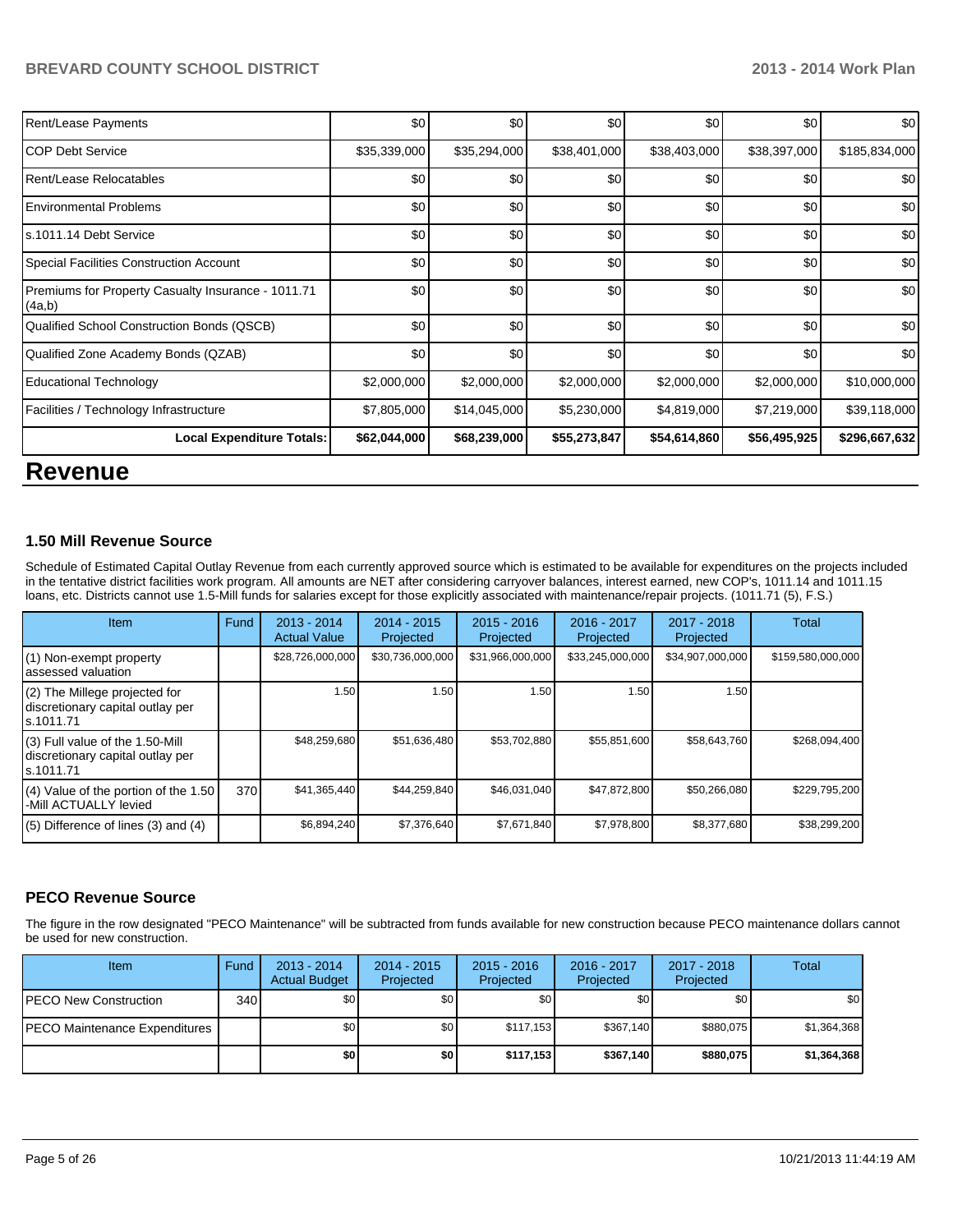#### **CO & DS Revenue Source**

Revenue from Capital Outlay and Debt Service funds.

| <b>Item</b>                                       | Fund | $2013 - 2014$<br><b>Actual Budget</b> | $2014 - 2015$<br>Projected | $2015 - 2016$<br>Projected | $2016 - 2017$<br>Projected | $2017 - 2018$<br>Projected | Total       |
|---------------------------------------------------|------|---------------------------------------|----------------------------|----------------------------|----------------------------|----------------------------|-------------|
| CO & DS Cash Flow-through<br><b>I</b> Distributed | 360  | \$375.946                             | \$375.946                  | \$375.946                  | \$375.946                  | \$375.946                  | \$1,879,730 |
| ICO & DS Interest on<br>Undistributed CO          | 360  | \$24.011                              | \$24.011                   | \$24.011                   | \$24.011                   | \$24,011                   | \$120,055   |
|                                                   |      | \$399.957                             | \$399.957                  | \$399.957                  | \$399.957                  | \$399,957                  | \$1,999,785 |

#### **Fair Share Revenue Source**

All legally binding commitments for proportionate fair-share mitigation for impacts on public school facilities must be included in the 5-year district work program.

Nothing reported for this section.

#### **Sales Surtax Referendum**

Specific information about any referendum for a 1-cent or ½-cent surtax referendum during the previous year.

#### **Did the school district hold a surtax referendum during the past fiscal year 2012 - 2013?**

Yes

| <b>Sales Surtax Type:</b>                                                   | <b>Half Cent Sales Surtax</b> |
|-----------------------------------------------------------------------------|-------------------------------|
| Date of Election:                                                           | 11/6/2012                     |
| Date of Expiration:                                                         | 12/31/2022                    |
| <b>Anticipated Revenue Start Date:</b>                                      | 1/1/2013                      |
| <b>Anticipated Revenue End Date:</b>                                        | 12/31/2022                    |
| <b>Estimated Annualized Revenue:</b>                                        | \$0                           |
| Total \$ Amount Projected to be Received for the<br><b>Duration of Tax:</b> | \$0                           |
| Number of Years Tax In Effect:                                              | 0                             |
| <b>Percentage of Vote FOR:</b>                                              | 48 %                          |
| <b>Percentage of Vote AGAINST:</b>                                          | 52%                           |

#### **Additional Revenue Source**

Any additional revenue sources

| Item                                    | $2013 - 2014$<br><b>Actual Value</b> | $2014 - 2015$<br>Projected | $2015 - 2016$<br>Projected | 2016 - 2017<br>Projected | $2017 - 2018$<br>Projected | Total |
|-----------------------------------------|--------------------------------------|----------------------------|----------------------------|--------------------------|----------------------------|-------|
| Proceeds from a s.1011.14/15 F.S. Loans | \$0 <sub>1</sub>                     | \$0 <sub>1</sub>           | \$0 <sub>1</sub>           | ፍሰ                       | \$0                        | \$0   |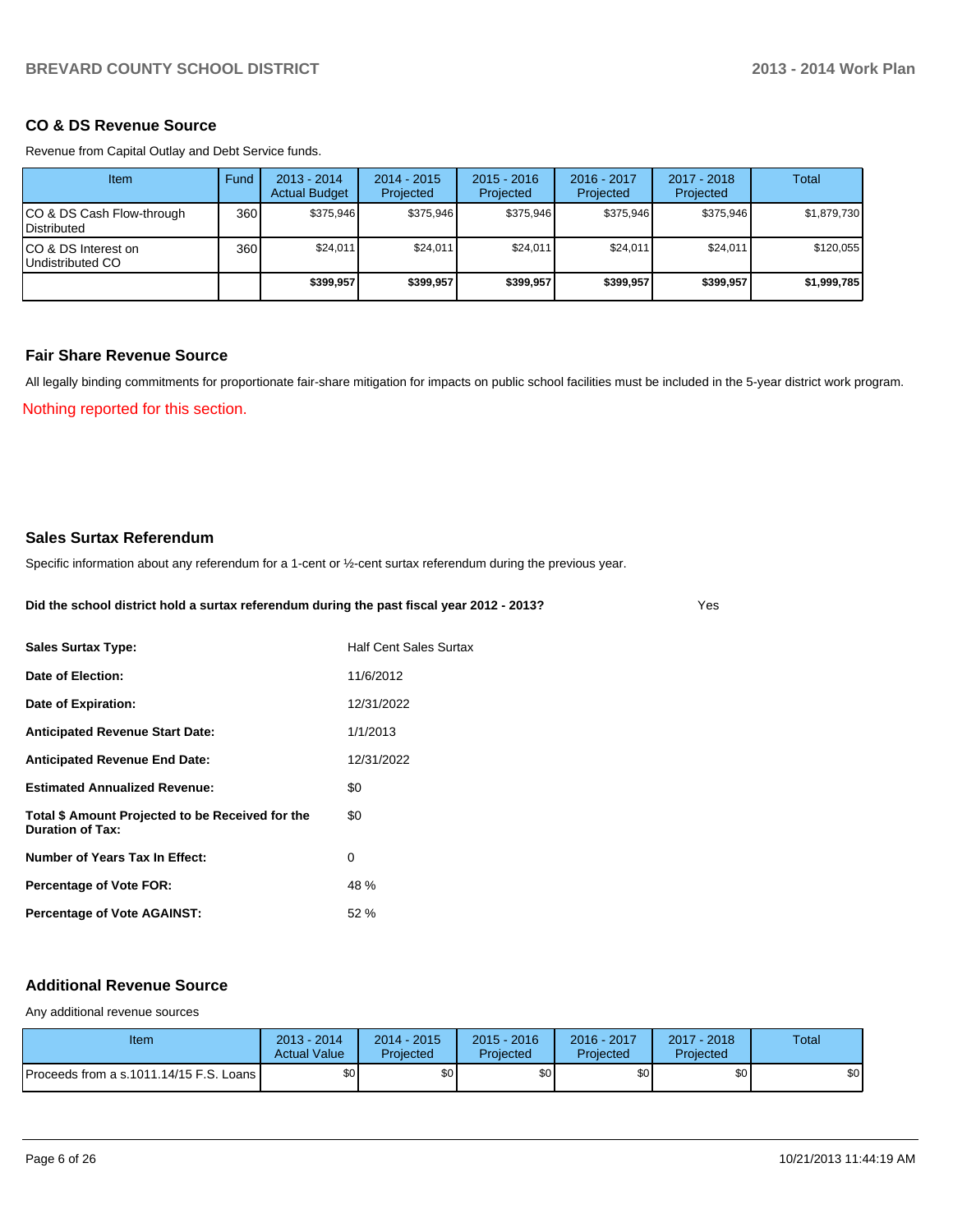| District Bonds - Voted local bond<br>referendum proceeds per s.9, Art VII<br><b>State Constitution</b>                    | \$0          | \$0          | \$0         | \$0         | \$0         | \$0          |
|---------------------------------------------------------------------------------------------------------------------------|--------------|--------------|-------------|-------------|-------------|--------------|
| Proceeds from Special Act Bonds                                                                                           | \$0          | \$0          | \$0         | \$0         | \$0         | \$0          |
| Estimated Revenue from CO & DS Bond<br>Sale                                                                               | \$0          | \$0          | \$0         | \$0         | \$0         | \$0          |
| Proceeds from Voted Capital<br>Improvements millage                                                                       | \$0          | \$0          | \$0         | \$0         | \$0         | \$0          |
| Other Revenue for Other Capital Projects                                                                                  | \$561,000    | \$100,000    | \$100,000   | \$350,000   | \$350,000   | \$1,461,000  |
| Proceeds from 1/2 cent sales surtax<br>authorized by school board                                                         | \$0          | \$0          | \$0         | \$0         | \$0         | \$0          |
| Proceeds from local governmental<br>infrastructure sales surtax                                                           | \$0          | \$0          | \$0         | \$0         | \$0         | \$0          |
| Proceeds from Certificates of<br>Participation (COP's) Sale                                                               | \$0          | \$0          | \$0         | \$0         | \$0         | \$0          |
| Classrooms First Bond proceeds amount<br>authorized in FY 1997-98                                                         | \$0          | \$0          | \$0         | \$0         | \$0         | \$0          |
| <b>Classrooms for Kids</b>                                                                                                | \$0          | \$0          | \$0         | \$0         | \$0         | \$0          |
| <b>District Equity Recognition</b>                                                                                        | \$0          | \$0          | \$0         | \$0         | \$0         | \$0          |
| <b>Federal Grants</b>                                                                                                     | \$0          | \$0          | \$0         | \$0         | \$0         | \$0          |
| Proportionate share mitigation (actual<br>cash revenue only, not in kind donations)                                       | \$0          | \$0          | \$0         | \$0         | \$0         | \$0          |
| Impact fees received                                                                                                      | \$4,737,000  | \$0          | \$0         | \$0         | \$0         | \$4,737,000  |
| Private donations                                                                                                         | \$0          | \$0          | \$0         | \$0         | \$0         | \$0          |
| Grants from local governments or not-for-<br>profit organizations                                                         | \$0          | \$0          | \$0         | \$0         | \$0         | \$0          |
| Interest, Including Profit On Investment                                                                                  | \$60,000     | \$250,000    | \$250,000   | \$250,000   | \$250,000   | \$1,060,000  |
| Revenue from Bonds pledging proceeds<br>from 1 cent or 1/2 cent Sales Surtax                                              | \$0          | \$0          | \$0         | \$0         | \$0         | \$0          |
| <b>Total Fund Balance Carried Forward</b>                                                                                 | \$41,229,971 | \$26,419,000 | \$3,300,000 | \$950,000   | \$1,150,000 | \$73,048,971 |
| General Capital Outlay Obligated Fund<br><b>Balance Carried Forward From Total</b><br><b>Fund Balance Carried Forward</b> | \$0          | \$0          | \$0         | \$0         | \$0         | \$0          |
| <b>Special Facilities Construction Account</b>                                                                            | \$0          | \$0          | \$0         | \$0         | \$0         | \$0          |
| One Cent - 1/2 Cent Sales Surtax Debt<br>Service From Total Fund Balance Carried<br>Forward                               | \$0          | \$0          | \$0         | \$0         | \$0         | \$0          |
| Capital Outlay Projects Funds Balance<br>Carried Forward From Total Fund<br><b>Balance Carried Forward</b>                | \$0          | \$0          | \$0         | \$0         | \$0         | \$0          |
| <b>General Revenue</b>                                                                                                    | \$0          | \$0          | \$6,000,000 | \$6,000,000 | \$6,000,000 | \$18,000,000 |
| <b>Fuel Tax</b>                                                                                                           | \$150,000    | \$150,000    | \$150,000   | \$150,000   | \$150,000   | \$750,000    |
| <b>Subtotal</b>                                                                                                           | \$46,737,971 | \$26,919,000 | \$9,800,000 | \$7,700,000 | \$7,900,000 | \$99,056,971 |

## **Total Revenue Summary**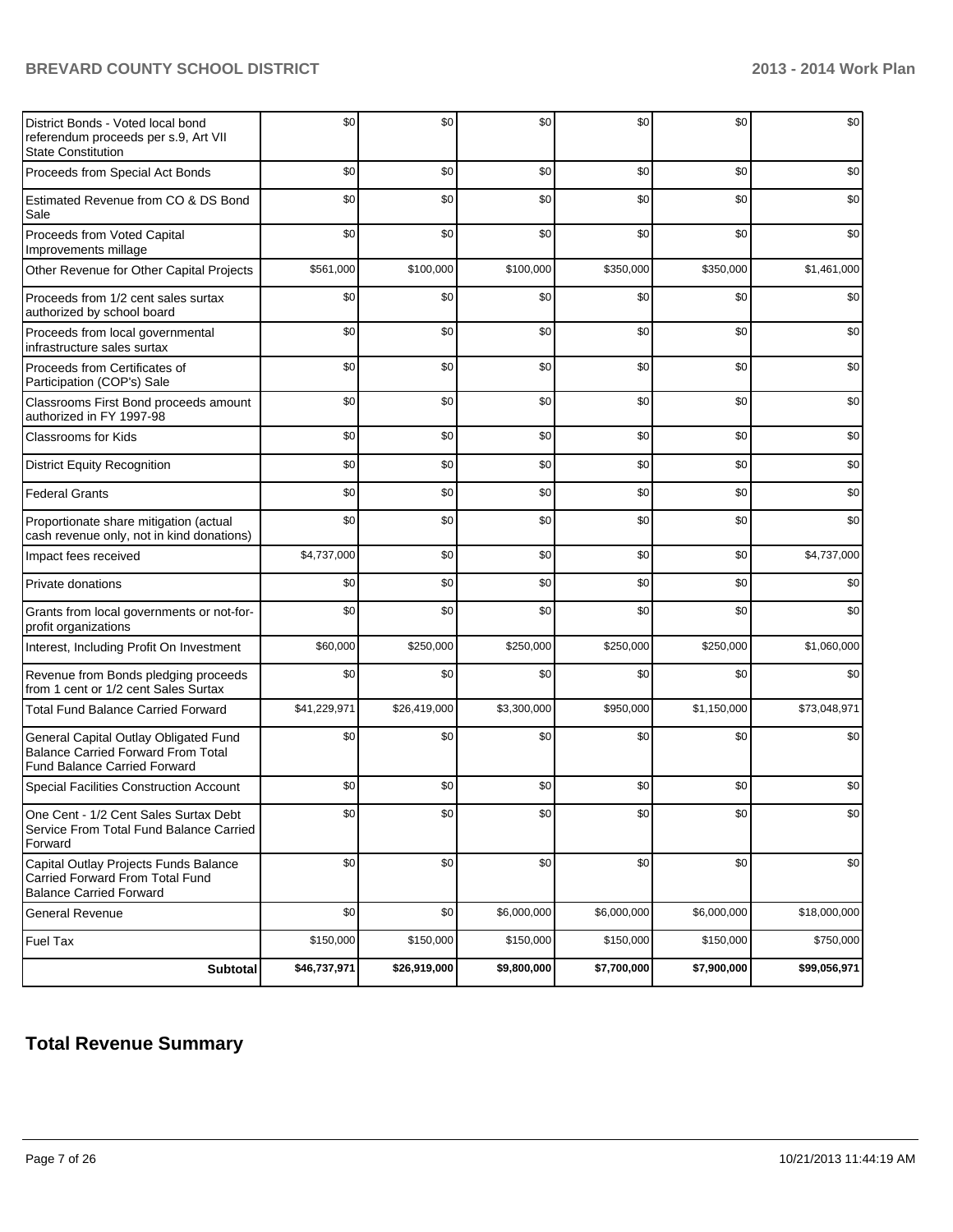| Item Name                                                  | $2013 - 2014$<br><b>Budget</b> | $2014 - 2015$<br>Projected | $2015 - 2016$<br><b>Projected</b> | $2016 - 2017$<br>Projected | $2017 - 2018$<br>Projected | <b>Five Year Total</b> |
|------------------------------------------------------------|--------------------------------|----------------------------|-----------------------------------|----------------------------|----------------------------|------------------------|
| Local 1.5 Mill Discretionary Capital Outlay<br>.Revenue    | \$41,365,440                   | \$44,259,840               | \$46,031,040                      | \$47,872,800               | \$50,266,080               | \$229,795,200          |
| PECO and 1.5 Mill Maint and Other 1.5<br>Mill Expenditures | (\$62,044,000)                 | (\$68,239,000)             | (S55, 273, 847)                   | (S54, 614, 860)            | (\$56,495,925)             | (\$296,667,632)        |
| <b>PECO Maintenance Revenue</b>                            | \$0                            | \$0                        | \$117.153                         | \$367.140                  | \$880.075                  | \$1,364,368            |
| <b>Available 1.50 Mill for New</b><br><b>Construction</b>  | $($ \$20,678,560)              | ( \$23,979,160)            | (\$9,242,807)                     | ( \$6,742,060)             | (\$6,229,845)              | (\$66,872,432)         |

| <b>Item Name</b>                      | 2013 - 2014<br><b>Budget</b> | $2014 - 2015$<br>Projected | $2015 - 2016$<br>Projected | 2016 - 2017<br>Projected | 2017 - 2018<br>Projected | <b>Five Year Total</b> |
|---------------------------------------|------------------------------|----------------------------|----------------------------|--------------------------|--------------------------|------------------------|
| ICO & DS Revenue                      | \$399,957                    | \$399,957                  | \$399,957                  | \$399,957                | \$399,957                | \$1,999,785            |
| <b>IPECO New Construction Revenue</b> | \$0 <sub>1</sub>             | \$0                        | \$0                        | \$0                      | \$0                      | \$0                    |
| <b>I</b> Other/Additional Revenue     | \$46,737,971                 | \$26,919,000               | \$9,800,000                | \$7,700,000              | \$7,900,000              | \$99,056,971           |
| <b>Total Additional Revenue</b>       | \$47,137,928                 | \$27,318,957               | \$10,199,957               | \$8,099,957              | \$8,299,957              | \$101,056,756          |
| <b>Total Available Revenue</b>        | \$26,459,368                 | \$3,339,797                | \$957,150                  | \$1,357,897              | \$2.070.112              | \$34,184,324           |

## **Project Schedules**

#### **Capacity Project Schedules**

A schedule of capital outlay projects necessary to ensure the availability of satisfactory classrooms for the projected student enrollment in K-12 programs.

| <b>Project Description</b>                   | Location                  |                          | 2013 - 2014 | $2014 - 2015$ | $2015 - 2016$ | 2016 - 2017 | 2017 - 2018  | <b>Total</b>    | <b>Funded</b> |
|----------------------------------------------|---------------------------|--------------------------|-------------|---------------|---------------|-------------|--------------|-----------------|---------------|
| New South Area<br><b>Elementary School</b>   | Location not<br>specified | Planned<br>Cost:         | \$0         | \$0           | \$0           | \$0         | \$20,120,495 | \$20,120,495 No |               |
|                                              |                           | <b>Student Stations:</b> | 0           | 0             | 0             | 0           | 895          | 895             |               |
|                                              |                           | Total Classrooms:        | 0           | $\Omega$      | 0             | $\Omega$    | 47           | 47              |               |
|                                              |                           | Gross Sq Ft:             | 0           |               | 0             | 0           | 111,000      | 111,000         |               |
| New Central Area<br><b>Elementary School</b> | Location not<br>specified | Planned<br>Cost:         | \$0         | \$0           | \$0           | \$0         | \$20,120,495 | \$20,120,495 No |               |
|                                              |                           | <b>Student Stations:</b> | 0           | U             | 0             | $\Omega$    | 895          | 895             |               |
|                                              |                           | <b>Total Classrooms:</b> | 0           | U             | $\Omega$      | U           | 47           | 47              |               |
|                                              |                           | Gross Sq Ft:             | $\Omega$    |               | 0             | 0           | 111,000      | 111,000         |               |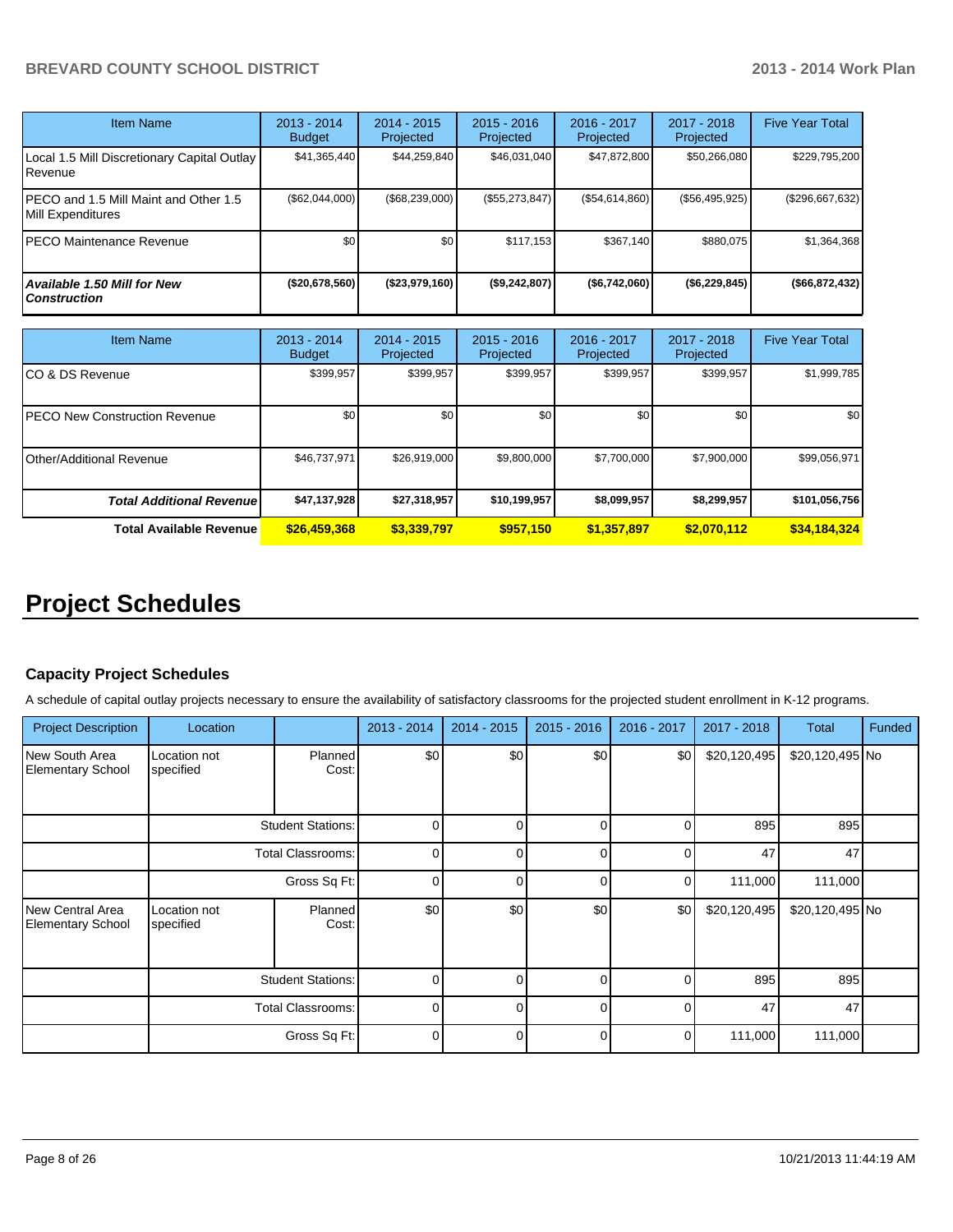| <b>Planned Cost:</b>     | \$0 | \$0 | \$0 | \$0 | \$40,240,990 | \$40,240,990    |
|--------------------------|-----|-----|-----|-----|--------------|-----------------|
| <b>Student Stations:</b> |     |     |     |     | 1,790        | 1,790           |
| <b>Total Classrooms:</b> |     |     |     |     | 94           | 94 <sub>1</sub> |
| Gross Sq Ft:             |     |     |     | 0   | 222,000      | 222,000         |

#### **Other Project Schedules**

Major renovations, remodeling, and additions of capital outlay projects that do not add capacity to schools.

Nothing reported for this section.

#### **Additional Project Schedules**

Any projects that are not identified in the last approved educational plant survey.

Nothing reported for this section.

#### **Non Funded Growth Management Project Schedules**

Schedule indicating which projects, due to planned development, that CANNOT be funded from current revenues projected over the next five years.

Nothing reported for this section.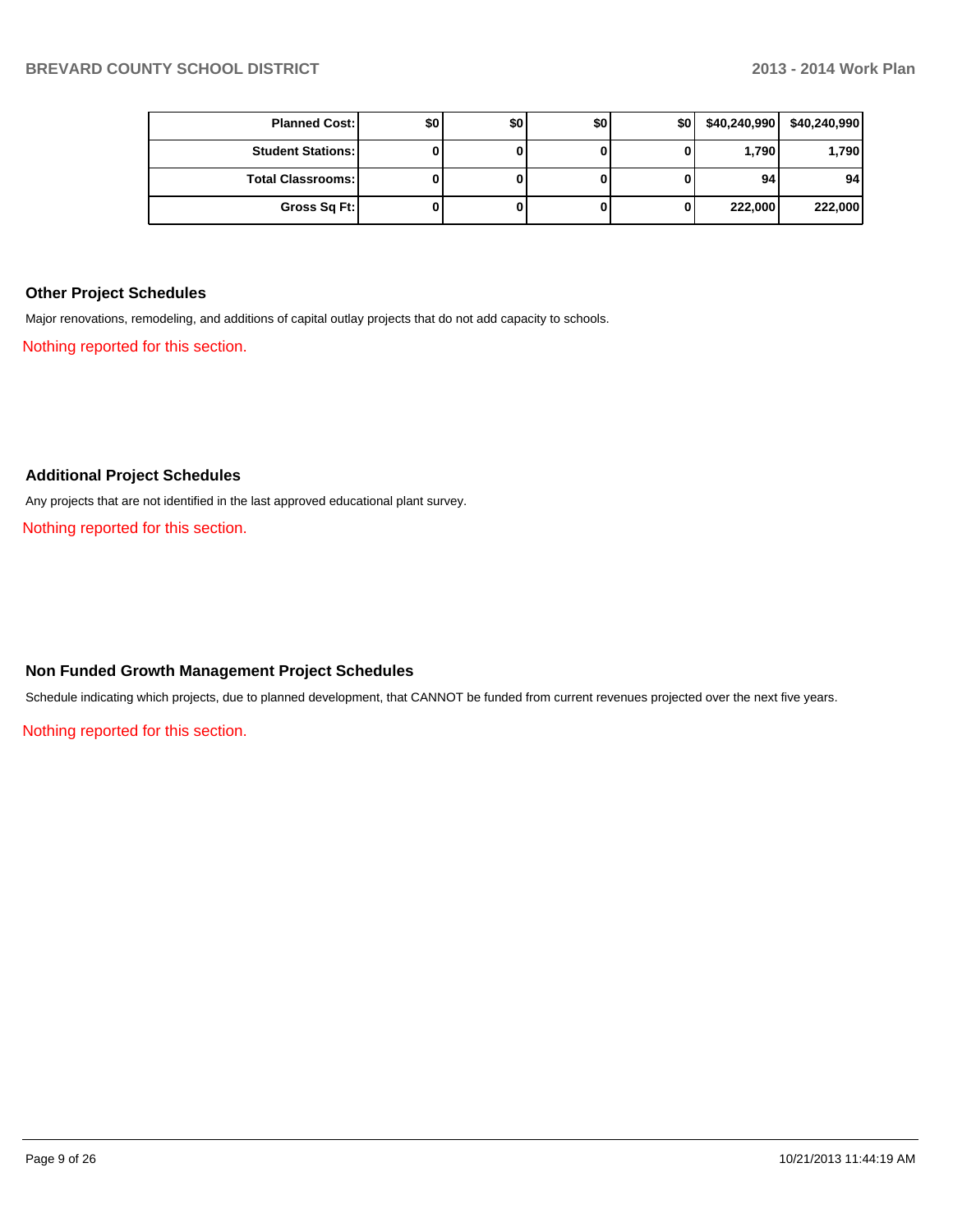## **Capacity Tracking**

| Location                                                                    | $2013 -$<br>2014 Satis.<br>Stu. Sta. | Actual<br>$2013 -$<br><b>2014 FISH</b><br>Capacity | Actual<br>$2012 -$<br>2013<br><b>COFTE</b> | # Class<br><b>Rooms</b> | Actual<br>Average<br>$2013 -$<br>2014 Class<br><b>Size</b> | Actual<br>$2013 -$<br>2014<br><b>Utilization</b> | <b>New</b><br>Stu.<br>Capacity | <b>New</b><br>Rooms to<br>be<br>Added/Re<br>moved | Projected<br>$2017 -$<br>2018<br><b>COFTE</b> | Projected<br>$2017 -$<br>2018<br><b>Utilization</b> | Projected<br>$2017 -$<br>2018 Class<br><b>Size</b> |
|-----------------------------------------------------------------------------|--------------------------------------|----------------------------------------------------|--------------------------------------------|-------------------------|------------------------------------------------------------|--------------------------------------------------|--------------------------------|---------------------------------------------------|-----------------------------------------------|-----------------------------------------------------|----------------------------------------------------|
| <b>TITUSVILLE HIGH</b>                                                      | 1,945                                | 1,847                                              | 1,192                                      | 85                      | 14                                                         | 65.00 %                                          | $\Omega$                       | $\Omega$                                          | 1,038                                         | 56.00 %                                             | 12                                                 |
| <b>OAK PARK</b><br><b>ELEMENTARY</b>                                        | 888                                  | 888                                                | 676                                        | 47                      | 14                                                         | 76.00 %                                          | $\Omega$                       | $\Omega$                                          | 702                                           | 79.00 %                                             | 15                                                 |
| <b>JAMES MADISON</b><br><b>MIDDLE</b>                                       | 836                                  | 752                                                | 494                                        | 39                      | 13                                                         | 66.00 %                                          | $\Omega$                       | $\Omega$                                          | 447                                           | 59.00 %                                             | 11                                                 |
| <b>APOLLO ELEMENTARY</b>                                                    | 910                                  | 910                                                | 720                                        | 48                      | 15                                                         | 79.00 %                                          | $\Omega$                       | $\Omega$                                          | 733                                           | 81.00 %                                             | 15                                                 |
| <b>RIVERVIEW</b><br><b>ELEMENTARY MAGNET</b>                                | 576                                  | 576                                                | 19                                         | 24                      | 1                                                          | 3.00 %                                           | $\Omega$                       | $\Omega$                                          | $\Omega$                                      | 0.00%                                               | $\mathbf 0$                                        |
| <b>COQUINA ELEMENTARY</b>                                                   | 693                                  | 693                                                | 485                                        | 36                      | 13                                                         | 70.00 %                                          | $\Omega$                       | $\Omega$                                          | 555                                           | 80.00 %                                             | 15                                                 |
| <b>VIERA HIGH SCHOOL</b>                                                    | 2,409                                | 2,288                                              | 1,719                                      | 100                     | 17                                                         | 75.00 %                                          | $-72$                          | $-3$                                              | 1,637                                         | 74.00 %                                             | 17                                                 |
| <b>SUNRISE ELEMENTARY</b>                                                   | 895                                  | 895                                                | 745                                        | 47                      | 16                                                         | 83.00 %                                          | $\Omega$                       | $\Omega$                                          | 681                                           | 76.00 %                                             | 14                                                 |
| <b>MEADOWLANE</b><br><b>INTERMEDIATE</b><br><b>ELEMENTARY</b>               | 1,092                                | 1,092                                              | 864                                        | 53                      | 16                                                         | 79.00 %                                          | -66                            | -3                                                | 812                                           | 79.00 %                                             | 16                                                 |
| <b>HERITAGE HIGH</b>                                                        | 2,446                                | 2,323                                              | 1,679                                      | 100                     | 17                                                         | 72.00 %                                          | $\Omega$                       | $\Omega$                                          | 1,455                                         | 63.00 %                                             | 15                                                 |
| <b>SOUTH AREA HEAD</b><br><b>START</b>                                      | 18                                   | $\Omega$                                           | $\Omega$                                   | 1                       | $\Omega$                                                   | 0.00%                                            | $\Omega$                       | $\Omega$                                          | $\Omega$                                      | 0.00%                                               | $\mathbf 0$                                        |
| <b>BAYSIDE SENIOR HIGH</b>                                                  | 2,391                                | 2,271                                              | 1,330                                      | 100                     | 13                                                         | 59.00 %                                          | $\Omega$                       | $\Omega$                                          | 1,300                                         | 57.00 %                                             | 13                                                 |
| <b>WESTSIDE</b><br><b>ELEMENTARY</b>                                        | 857                                  | 857                                                | 758                                        | 44                      | 17                                                         | 88.00 %                                          | -22                            | $-1$                                              | 680                                           | 81.00 %                                             | 16                                                 |
| <b>CENTRAL MIDDLE</b>                                                       | 1,694                                | 1,524                                              | 1,251                                      | 72                      | 17                                                         | 82.00 %                                          | $\Omega$                       | $\Omega$                                          | 1,137                                         | 75.00 %                                             | 16                                                 |
| RALPH M WILLIAMS JR<br><b>ELEMENTARY</b>                                    | 715                                  | 715                                                | 572                                        | 37                      | 15                                                         | 80.00 %                                          | $-22$                          | $-1$                                              | 550                                           | 79.00 %                                             | 15                                                 |
| <b>MANATEE</b><br><b>ELEMENTARY</b>                                         | 976                                  | 976                                                | 935                                        | 51                      | 18                                                         | 96.00 %                                          | 22                             | 1                                                 | 851                                           | 85.00 %                                             | 16                                                 |
| <b>QUEST ELEMENTARY</b>                                                     | 954                                  | 954                                                | 860                                        | 50                      | 17                                                         | 90.00 %                                          | $-22$                          | $-1$                                              | 779                                           | 84.00 %                                             | 16                                                 |
| DR W J CREEL<br><b>ELEMENTARY</b>                                           | 1,154                                | 1,154                                              | 853                                        | 34                      | 25                                                         | 74.00 %                                          | $\mathbf 0$                    | $\Omega$                                          | 854                                           | 74.00 %                                             | 25                                                 |
| <b>ROBERT LOUIS</b><br><b>STEVENSON</b><br>ELEMENTARY SCHOOL<br>OF THE ARTS | 573                                  | 573                                                | 435                                        | 28                      | 16                                                         | 76.00 %                                          | 0                              | $\Omega$                                          | 441                                           | 77.00 %                                             | 16                                                 |
| <b>LENTERPRISE</b><br><b>ELEMENTARY</b>                                     | 729                                  | 729                                                | 565                                        | 38                      | 15                                                         | 77.00 %                                          | $\mathbf 0$                    | $\mathbf 0$                                       | 550                                           | 75.00 %                                             | 14                                                 |
| <b>MEADOWLANE</b><br><b>PRIMARY ELEMENTARY</b>                              | 824                                  | 824                                                | 732                                        | 47                      | 16                                                         | 89.00 %                                          | 0                              | 0                                                 | 664                                           | 81.00 %                                             | 14                                                 |
| <b>SPACE COAST JR/SR</b><br><b>HIGH</b>                                     | 2,022                                | 1,819                                              | 1,500                                      | 84                      | 18                                                         | 82.00 %                                          | -47                            | $-2$                                              | 1,303                                         | 74.00 %                                             | 16                                                 |
| <b>LONGLEAF</b><br><b>ELEMENTARY</b>                                        | 772                                  | 772                                                | 559                                        | 41                      | 14                                                         | 72.00 %                                          | $\overline{0}$                 | 0                                                 | 589                                           | 76.00 %                                             | 14                                                 |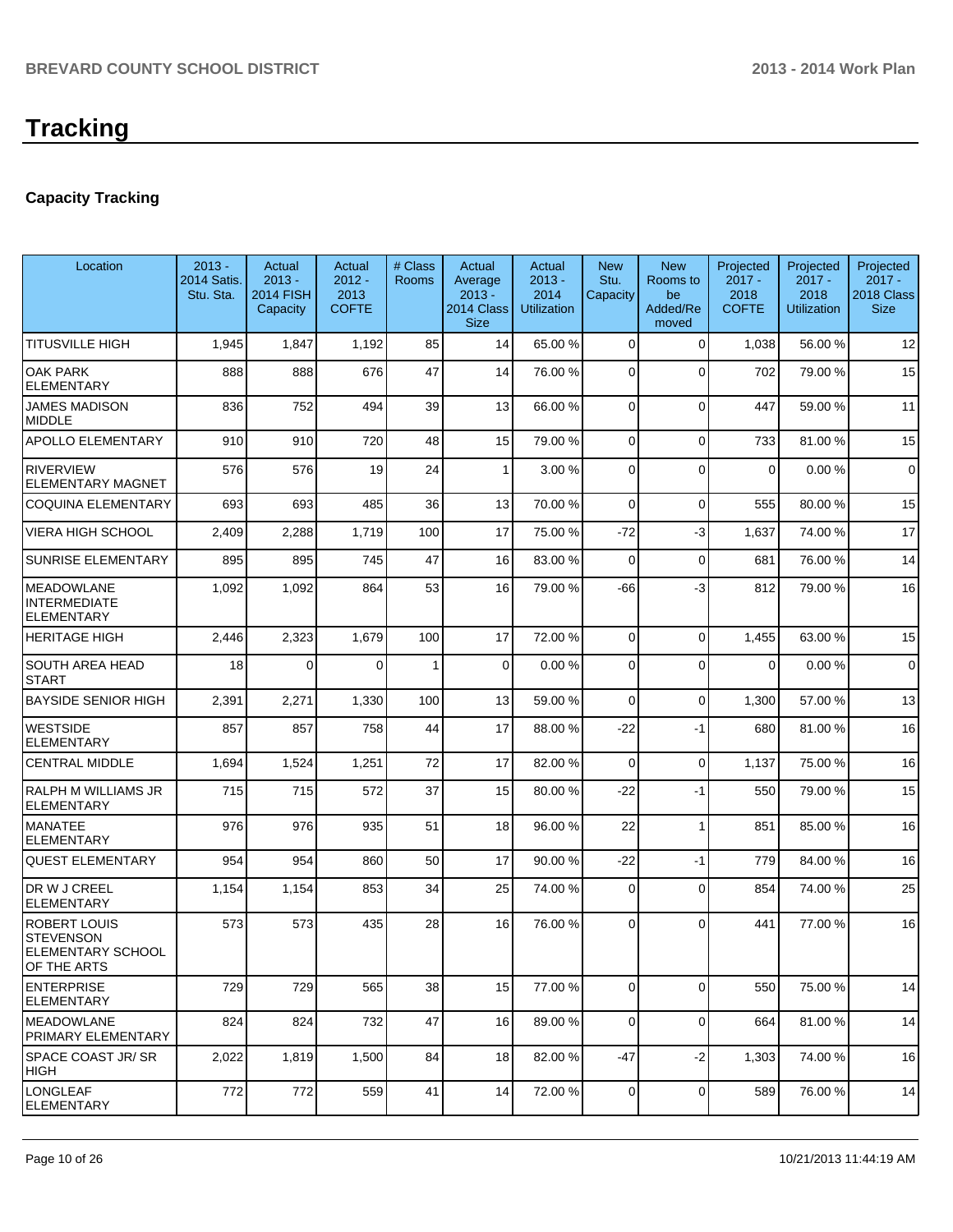| <b>SEA PARK</b><br><b>ELEMENTARY</b>                                              | 439   | 439   | 367   | 23 | 16 | 84.00 % | $\mathbf 0$ | $\Omega$    | 355   | 81.00 % | 15       |
|-----------------------------------------------------------------------------------|-------|-------|-------|----|----|---------|-------------|-------------|-------|---------|----------|
| <b>SURFSIDE</b><br><b>ELEMENTARY</b>                                              | 479   | 479   | 362   | 25 | 14 | 76.00 % | 0           | $\mathbf 0$ | 350   | 73.00 % | 14       |
| <b>OCEAN BREEZE</b><br><b>ELEMENTARY</b>                                          | 654   | 654   | 533   | 35 | 15 | 81.00 % | -44         | $-2$        | 492   | 81.00 % | 15       |
| <b>INDIALANTIC</b><br><b>ELEMENTARY</b>                                           | 798   | 798   | 701   | 42 | 17 | 88.00 % | 0           | $\mathbf 0$ | 674   | 84.00 % | 16       |
| HERBERT C HOOVER<br><b>MIDDLE</b>                                                 | 732   | 658   | 556   | 33 | 17 | 85.00 % | 0           | $\mathbf 0$ | 511   | 78.00 % | 15       |
| <b>GEMINI ELEMENTARY</b>                                                          | 711   | 711   | 507   | 37 | 14 | 71.00 % | $-22$       | $-1$        | 483   | 70.00 % | 13       |
| <b>THEODORE</b><br><b>ROOSEVELT</b><br><b>ELEMENTARY</b>                          | 603   | 603   | 388   | 31 | 13 | 64.00 % | $\Omega$    | $\mathbf 0$ | 377   | 63.00 % | 12       |
| <b>FREEDOM7</b><br><b>ELEMENTARY SCHOOL</b><br>OF INTERNATIONAL<br><b>STUDIES</b> | 475   | 475   | 408   | 25 | 16 | 86.00 % | $-22$       | $-1$        | 369   | 81.00 % | 15       |
| <b>CAPE VIEW</b><br><b>ELEMENTARY</b>                                             | 551   | 551   | 347   | 29 | 12 | 63.00 % | $\Omega$    | $\mathbf 0$ | 347   | 63.00 % | 12       |
| <b>SATELLITE SENIOR</b><br><b>HIGH</b>                                            | 1,629 | 1,547 | 1,181 | 68 | 17 | 76.00 % | -24         | $-1$        | 1,030 | 68.00 % | 15       |
| <b>DELAURA MIDDLE</b>                                                             | 1,026 | 923   | 784   | 46 | 17 | 85.00 % | $\mathbf 0$ | $\mathbf 0$ | 723   | 78.00 % | 16       |
| <b>SPESSARD L HOLLAND</b><br><b>ELEMENTARY</b>                                    | 605   | 605   | 396   | 32 | 12 | 65.00 % | 0           | $\mathbf 0$ | 357   | 59.00 % | 11       |
| <b>TROPICAL</b><br><b>ELEMENTARY</b>                                              | 910   | 910   | 633   | 48 | 13 | 70.00 % | 0           | $\mathbf 0$ | 664   | 73.00 % | 14       |
| <b>AUDUBON</b><br><b>ELEMENTARY</b>                                               | 743   | 743   | 467   | 39 | 12 | 63.00 % | $\Omega$    | $\mathbf 0$ | 596   | 80.00 % | 15       |
| <b>GARDENDALE</b><br><b>ELEMENTARY MAGNET</b>                                     | 681   | 681   | 428   | 34 | 13 | 63.00 % | $\mathbf 0$ | $\mathbf 0$ | 0     | 0.00%   | $\Omega$ |
| <b>THOMAS JEFFERSON</b><br>MIDDLE                                                 | 942   | 847   | 620   | 42 | 15 | 73.00 % | $\Omega$    | $\mathbf 0$ | 561   | 66.00 % | 13       |
| <b>LEWIS CARROLL</b><br><b>ELEMENTARY</b>                                         | 751   | 751   | 650   | 39 | 17 | 87.00 % | 22          | $\mathbf 1$ | 641   | 83.00 % | 16       |
| <b>COCOA BEACH JR/SR</b><br><b>HIGH</b>                                           | 1,628 | 1,465 | 1,154 | 69 | 17 | 79.00 % | $-144$      | -6          | 1,046 | 79.00 % | 17       |
| <b>CROTON ELEMENTARY</b>                                                          | 755   | 755   | 594   | 39 | 15 | 79.00 % | $-22$       | $-1$        | 567   | 77.00 % | 15       |
| <b>ROY ALLEN</b><br> ELEMENTARY                                                   | 733   | 733   | 539   | 38 | 14 | 74.00 % | $-22$       | $-1$        | 520   | 73.00 % | 14       |
| SUNTREE ELEMENTARY                                                                | 755   | 755   | 647   | 39 | 17 | 86.00 % | $-66$       | $-3$        | 582   | 84.00 % | 16       |
| MERRITT ISLAND<br> SENIOR HIGH                                                    | 2,026 | 1,924 | 1,373 | 86 | 16 | 71.00 % | -48         | $-2$        | 1,215 | 65.00 % | 14       |
| EDGEWOOD JR/ SR<br> HIGH                                                          | 1,293 | 1,163 | 824   | 52 | 16 | 71.00 % | -48         | $-2$        | 781   | 70.00 % | 16       |
| MILA ELEMENTARY                                                                   | 707   | 707   | 462   | 37 | 12 | 65.00 % | $\Omega$    | $\mathbf 0$ | 453   | 64.00 % | 12       |
| WEST SHORE JR/SR<br> HIGH                                                         | 1,406 | 1,265 | 914   | 54 | 17 | 72.00 % | $-144$      | -6          | 802   | 72.00 % | 17       |
| LYNDON B JOHNSON<br><b>MIDDLE</b>                                                 | 1,162 | 1,045 | 794   | 53 | 15 | 76.00 % | 0           | $\mathbf 0$ | 714   | 68.00 % | 13       |
| SHERWOOD<br><b>ELEMENTARY</b>                                                     | 609   | 609   | 493   | 32 | 15 | 81.00 % | $\mathbf 0$ | $\mathbf 0$ | 468   | 77.00 % | 15       |
| HARBOR CITY<br><b>ELEMENTARY</b>                                                  | 629   | 629   | 362   | 32 | 11 | 58.00 % | 0           | $\mathbf 0$ | 397   | 63.00 % | 12       |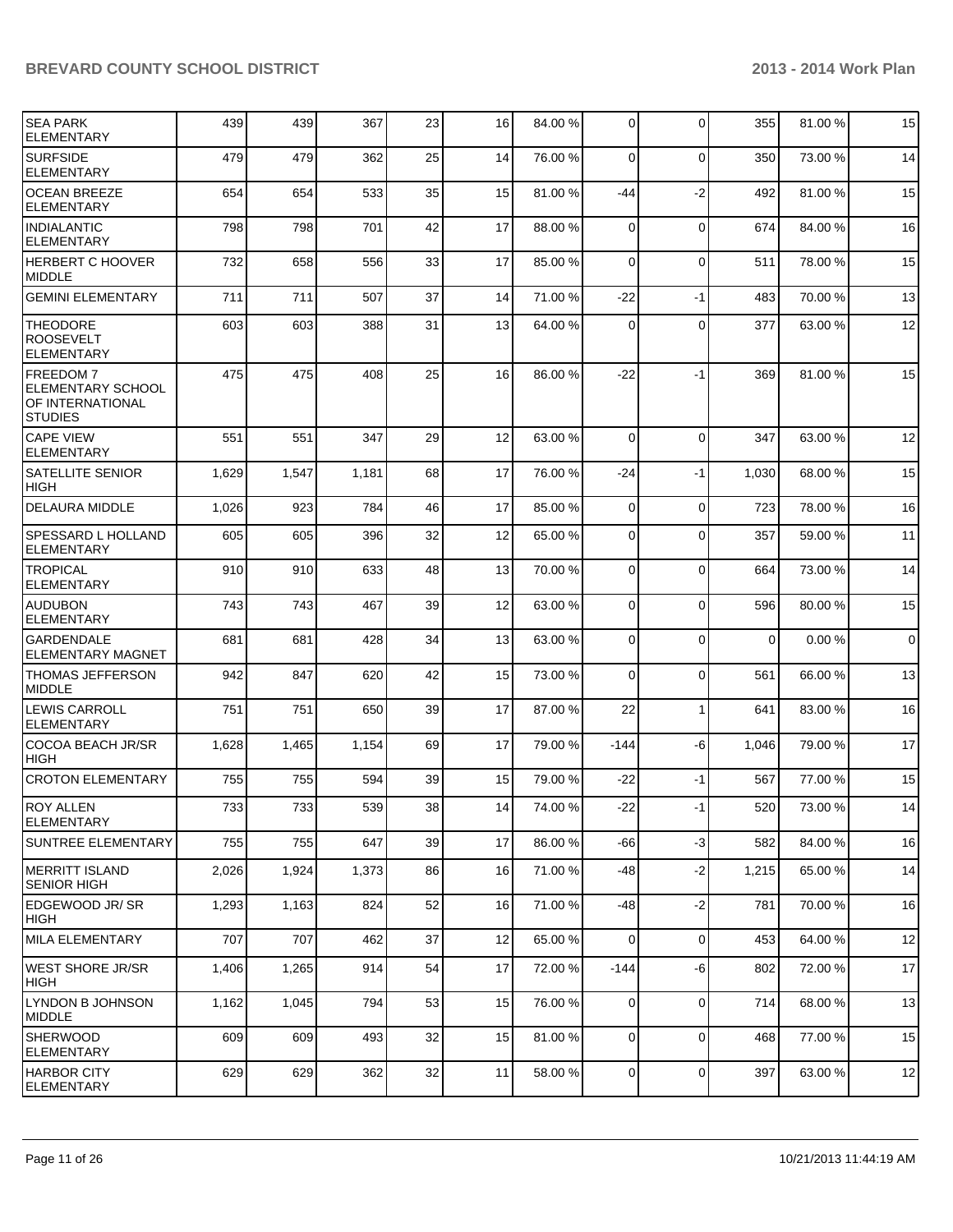| SABAL ELEMENTARY                                                 | 781   | 781   | 575      | 40  | 14 | 74.00 % | $-44$          | $-2$        | 541         | 73.00 % | 14                  |
|------------------------------------------------------------------|-------|-------|----------|-----|----|---------|----------------|-------------|-------------|---------|---------------------|
| <b>SOUTH PINE GROVE</b><br><b>SCHOOL</b>                         | 92    | 0     | $\Omega$ | 10  | 0  | 0.00%   | 0              | $\Omega$    | $\mathbf 0$ | 0.00%   | $\mathsf{O}\xspace$ |
| <b>COLUMBIA</b><br><b>ELEMENTARY</b>                             | 751   | 751   | 644      | 39  | 17 | 86.00 % | $\Omega$       | $\mathbf 0$ | 624         | 83.00 % | 16                  |
| <b>DISCOVERY</b><br><b>ELEMENTARY</b>                            | 980   | 980   | 656      | 51  | 13 | 67.00 % | $-44$          | $-2$        | 621         | 66.00 % | 13                  |
| <b>CHRISTA MCAULIFFE</b><br><b>ELEMENTARY</b>                    | 918   | 918   | 704      | 48  | 15 | 77.00 % | $\Omega$       | $\Omega$    | 704         | 77.00 % | 15                  |
| <b>RIVIERA ELEMENTARY</b>                                        | 777   | 777   | 660      | 40  | 16 | 85.00 % | 22             | 1           | 683         | 85.00 % | 17                  |
| JUPITER ELEMENTARY                                               | 930   | 930   | 776      | 48  | 16 | 83.00 % | $\Omega$       | $\Omega$    | 760         | 82.00 % | 16                  |
| <b>EAU GALLIE SENIOR</b><br><b>HIGH</b>                          | 2,338 | 2,221 | 1,543    | 103 | 15 | 69.00 % | $-240$         | $-10$       | 1,356       | 68.00 % | 15                  |
| PORT MALABAR<br><b>ELEMENTARY</b>                                | 852   | 852   | 692      | 45  | 15 | 81.00 % | $\Omega$       | $\mathbf 0$ | 678         | 80.00 % | 15                  |
| <b>STONE MIDDLE</b>                                              | 1,126 | 1,013 | 789      | 52  | 15 | 78.00 % | $\Omega$       | 0           | 722         | 71.00 % | 14                  |
| <b>PALM BAY</b><br><b>ELEMENTARY</b>                             | 1,013 | 1,013 | 711      | 52  | 14 | 70.00 % | $\Omega$       | $\Omega$    | 764         | 75.00 % | 15                  |
| <b>LOCKMAR</b><br><b>ELEMENTARY</b>                              | 892   | 892   | 740      | 47  | 16 | 83.00 % | $\Omega$       | $\Omega$    | 704         | 79.00 % | 15                  |
| JOHN F TURNER SR<br><b>ELEMENTARY</b>                            | 856   | 856   | 697      | 45  | 15 | 81.00 % | $\Omega$       | $\Omega$    | 696         | 81.00 % | 15                  |
| <b>SOUTHWEST MIDDLE</b>                                          | 1,320 | 1,188 | 988      | 57  | 17 | 83.00 % | $\Omega$       | 0           | 894         | 75.00 % | 16                  |
| <b>SATURN ELEMENTARY</b>                                         | 958   | 958   | 716      | 50  | 14 | 75.00 % | $\Omega$       | $\mathbf 0$ | 765         | 80.00 % | 15                  |
| <b>HANS CHRISTIAN</b><br><b>ANDERSEN</b><br><b>ELEMENTARY</b>    | 884   | 884   | 764      | 35  | 22 | 86.00 % | -44            | $-2$        | 709         | 84.00 % | 21                  |
| <b>MELBOURNE SENIOR</b><br><b>HIGH</b>                           | 2,464 | 2,340 | 1,832    | 106 | 17 | 78.00 % | $\Omega$       | $\Omega$    | 1,575       | 67.00 % | 15                  |
| <b>PALM BAY SENIOR</b><br><b>HIGH</b>                            | 2,779 | 2,640 | 1,299    | 120 | 11 | 49.00 % | $\Omega$       | $\Omega$    | 1,285       | 49.00 % | 11                  |
| <b>WEST MELBOURNE</b><br>ELEMENTARY SCHOOL<br><b>FOR SCIENCE</b> | 618   | 618   | 539      | 31  | 17 | 87.00 % | $\Omega$       | $\Omega$    | 491         | 79.00 % | 16                  |
| UNIVERSITY PARK<br><b>ELEMENTARY MAGNET</b>                      | 811   | 811   | 555      | 41  | 14 | 68.00 % | $\Omega$       | $\Omega$    | 573         | 71.00 % | 14                  |
| <b>ENDEAVOUR</b><br><b>ELEMENTARY MAGNET</b>                     | 1,008 | 1,008 | 708      | 53  | 13 | 70.00 % | $\mathbf 0$    | 0           | 773         | 77.00 % | 15                  |
| <b>SOLFVIEW</b><br>ELEMENTARY MAGNET                             | 777   | 777   | 597      | 40  | 15 | 77.00 % | $\mathbf 0$    | $\mathbf 0$ | 601         | 77.00 % | 15                  |
| RONALD MCNAIR<br><b>MIDDLE MAGNET</b>                            | 671   | 603   | 561      | 30  | 19 | 93.00 % | $\mathbf 0$    | $\mathbf 0$ | 507         | 84.00 % | 17                  |
| FAIRGLEN<br><b>ELEMENTARY</b>                                    | 753   | 753   | 643      | 40  | 16 | 85.00 % | 0              | 0           | 632         | 84.00 % | 16                  |
| JOHN F KENNEDY<br>MIDDLE                                         | 903   | 812   | 585      | 42  | 14 | 72.00 % | $\mathbf 0$    | 0           | 579         | 71.00 % | 14                  |
| <b>COCOA SENIOR HIGH</b>                                         | 1,879 | 1,785 | 871      | 80  | 11 | 49.00 % | 0              | $\mathbf 0$ | 1,206       | 68.00 % | 15                  |
| <b>PINEWOOD</b><br><b>ELEMENTARY</b>                             | 511   | 511   | 341      | 26  | 13 | 67.00 % | $\mathbf 0$    | $\mathbf 0$ | 407         | 80.00 % | 16                  |
| <b>CHALLENGER 7</b><br><b>ELEMENTARY</b>                         | 551   | 551   | 439      | 29  | 15 | 80.00 % | $\mathbf 0$    | $\mathbf 0$ | 440         | 80.00 % | 15                  |
| <b>ATLANTIS ELEMENTARY</b>                                       | 703   | 703   | 593      | 37  | 16 | 84.00 % | $\overline{0}$ | 0           | 557         | 79.00 % | 15                  |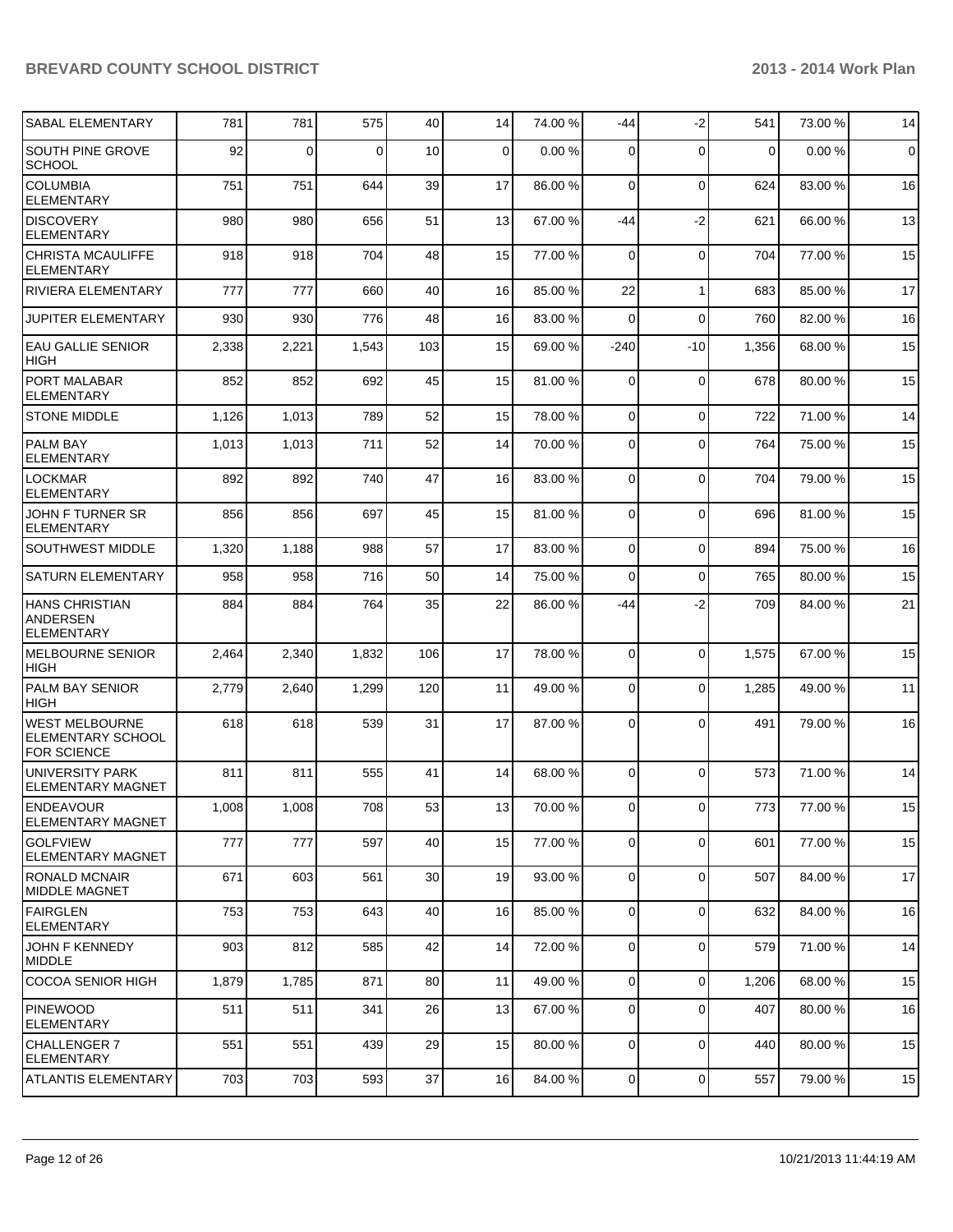| IROCKLEDGE SENIOR<br> HIGH       | 1,767  | 1,678    | 1,318  | 78    | 17              | 79.00 % | $-72$    | -3       | 1,115    | 69.00 % | 15          |
|----------------------------------|--------|----------|--------|-------|-----------------|---------|----------|----------|----------|---------|-------------|
| ICLEARLAKE MIDDLE                | 780    | 702      | 459    | 37    | 12              | 65.00 % | 0        | $\Omega$ | $\Omega$ | 0.00%   | $\mathbf 0$ |
| ICAMBRIDGE<br>IELEMENTARY        | 765    | 765      | 510    | 40    | 13              | 67.00 % | 0        |          | 546      | 71.00 % | 14          |
| IMIMS ELEMENTARY                 | 729    | 729      | 396    | 38    | 10 <sup>1</sup> | 54.00 % | 0        |          | 550      | 75.00 % | 14          |
| ICUYLER SCHOOL                   | 98     | $\Omega$ |        | 11    | $\Omega$        | 0.00%   | 0        |          | $\Omega$ | 0.00%   | $\Omega$    |
| ISOUTH LAKE<br>IELEMENTARY       | 529    | 529      | 429    | 28    | 15              | 81.00 % | 0        |          | $\Omega$ | 0.00%   | $\mathbf 0$ |
| IANDREW JACKSON<br>IMIDDLE       | 727    | 654      | 560    | 32    | 17              | 86.00 % | 0        |          | 511      | 78.00 % | 16          |
| IIMPERIAL ESTATES<br>IELEMENTARY | 729    | 729      | 597    | 38    | 16              | 82.00 % | 0        |          | 589      | 81.00 % | 16          |
| IASTRONAUT SENIOR<br> HIGH       | 1,515  | 1,439    | 1,076  | 67    | 16              | 75.00 % | 0        |          | 913      | 63.00 % | 14          |
|                                  | 88,336 | 85,008   | 62,989 | 4,171 | 15              | 74.10 % | $-1,235$ | $-53$    | 58,904   | 70.31 % | 14          |

The COFTE Projected Total (58,904) for 2017 - 2018 must match the Official Forecasted COFTE Total (58,904 ) for 2017 - 2018 before this section can be completed. In the event that the COFTE Projected Total does not match the Official forecasted COFTE, then the Balanced Projected COFTE Table should be used to balance COFTE.

| Projected COFTE for 2017 - 2018 |        | <b>Grade Level Type</b> | <b>Balanced Projected</b><br>COFTE for 2017 - 2018 |
|---------------------------------|--------|-------------------------|----------------------------------------------------|
| Elementary (PK-3)               | 18,673 |                         |                                                    |
| Middle (4-8)                    | 23,008 |                         |                                                    |
|                                 |        | Elementary (PK-3)       | O                                                  |
| High (9-12)                     | 17,223 |                         |                                                    |
|                                 |        | Middle (4-8)            | 0                                                  |
|                                 | 58,904 |                         |                                                    |
|                                 |        | High (9-12)             | Ω                                                  |
|                                 |        |                         |                                                    |

#### **Relocatable Replacement**

Number of relocatable classrooms clearly identified and scheduled for replacement in the school board adopted financially feasible 5-year district work program.

| ∟ocation                               | $2013 - 2014$ | $2014 - 2015$ | $2015 - 2016$ | 2016 - 2017   2017 - 2018 | Year 5 Total |
|----------------------------------------|---------------|---------------|---------------|---------------------------|--------------|
| <b>Total Relocatable Replacements:</b> |               |               |               |                           | n            |

#### **Charter Schools Tracking**

Information regarding the use of charter schools.

| Location-Type          | # Relocatable<br>units or<br>permanent<br>classrooms | Owner             | Year Started or I<br>Scheduled | Student<br><b>Stations</b> | <b>Students</b><br>Enrolled | Years in<br>Contract | <b>Total Charter</b><br><b>Students</b><br>projected for<br>2017 - 2018 |
|------------------------|------------------------------------------------------|-------------------|--------------------------------|----------------------------|-----------------------------|----------------------|-------------------------------------------------------------------------|
| Campus Charter         |                                                      | 16 PRIVATE        | 2000                           | 200                        | 139 <sup>l</sup>            | 10 <sup>1</sup>      | 150                                                                     |
| l Educational Horizons |                                                      | 3 <b>IPRIVATE</b> | 1998                           | 75                         | 100 <sup>1</sup>            | 10 <sup>1</sup>      | 110                                                                     |

**58,904**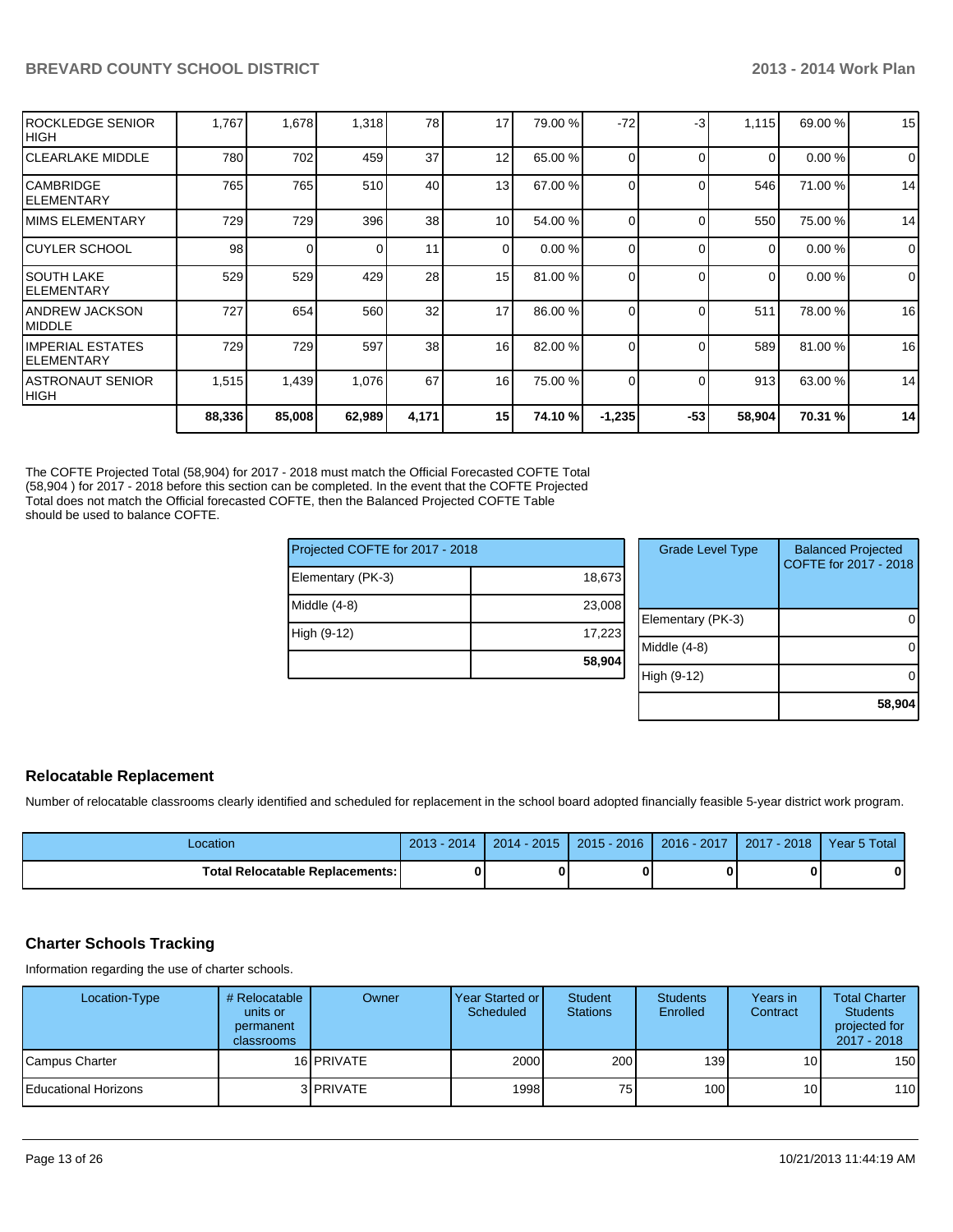| Odyssey                     |     | 28 PRIVATE | 1999 | 528   | 908 <sub>l</sub> | 10 | 855   |
|-----------------------------|-----|------------|------|-------|------------------|----|-------|
| Palm Bay Academy            |     | 37 PRIVATE | 1998 | 680   | 565              | 10 | 550   |
| Imagine Schools             |     | 27 PRIVATE | 1998 | 730   | 170              |    | 218   |
| Royal Palm                  |     | 14 PRIVATE | 2000 | 200   | 328              | 10 | 321   |
| Sculptor Elementary         |     | 27 PRIVATE | 1999 | 423   | 524              | 10 | 538   |
| Emma Jewel Academy          |     | 20 PRIVATE | 2014 | 420   | 188              | 5  | 420   |
| Odyssey Preparatory Academy |     | 30 PRIVATE | 2014 | 728   | 184              | 5  | 728   |
| Viera Charter               |     | 44 PRIVATE | 2014 | 960   | 630              |    | 960   |
|                             | 246 |            |      | 4,944 | 3,736            |    | 4,850 |

#### **Special Purpose Classrooms Tracking**

The number of classrooms that will be used for certain special purposes in the current year, by facility and type of classroom, that the district will, 1), not use for educational purposes, and 2), the co-teaching classrooms that are not open plan classrooms and will be used for educational purposes.

| School                                 | School Type | $\parallel$ # of Elementary $\parallel$ # of Middle 4-8 $\parallel$<br><b>K-3 Classrooms</b> | <b>Classrooms</b> | $\#$ of Hiah 9-12<br><b>Classrooms</b> | # of $ESE$<br><b>Classrooms</b> | $#$ of Combo<br><b>Classrooms</b> | Total<br><b>Classrooms</b> |
|----------------------------------------|-------------|----------------------------------------------------------------------------------------------|-------------------|----------------------------------------|---------------------------------|-----------------------------------|----------------------------|
| <b>Total Educational Classrooms: I</b> |             |                                                                                              |                   |                                        |                                 |                                   | 0                          |

| School                               | School Type | $\parallel$ # of Elementary $\parallel$ # of Middle 4-8 $\parallel$ # of High 9-12<br><b>IK-3 Classrooms I</b> | <b>Classrooms</b> | <b>Classrooms</b> | # of $ESE$<br><b>Classrooms</b> | # of Combo<br><b>Classrooms</b> | Total<br><b>Classrooms</b> |
|--------------------------------------|-------------|----------------------------------------------------------------------------------------------------------------|-------------------|-------------------|---------------------------------|---------------------------------|----------------------------|
| <b>Total Co-Teaching Classrooms:</b> |             |                                                                                                                |                   |                   |                                 | 0                               | 0                          |

#### **Infrastructure Tracking**

**Necessary offsite infrastructure requirements resulting from expansions or new schools. This section should include infrastructure information related to capacity project schedules and other project schedules (Section 4).**

Offsite infrastructure requirements for the proposed new Central Area elemantary school will provided by The Viera Company as a requirement of their DRI development order

Offsite infrastructure improvments may be required for the proposed new South Area elementary school if an existing District-owned site is utilized. Developerprovided improvements will be required if a site is selected in a new development.

**Proposed location of planned facilities, whether those locations are consistent with the comprehensive plans of all affected local governments, and recommendations for infrastructure and other improvements to land adjacent to existing facilities. Provisions of 1013.33(12), (13) and (14) and 1013.36 must be addressed for new facilities planned within the 1st three years of the plan (Section 5).**

The proposed new Central Area elemantary school will be located on a site within the Viera DRI.

A specific site has not been identified for the South Area elementary school, but it will be located on land that is consistent with the local government's Comprehensive Plan.

**Consistent with Comp Plan?** Yes

#### **Net New Classrooms**

The number of classrooms, by grade level and type of construction, that were added during the last fiscal year.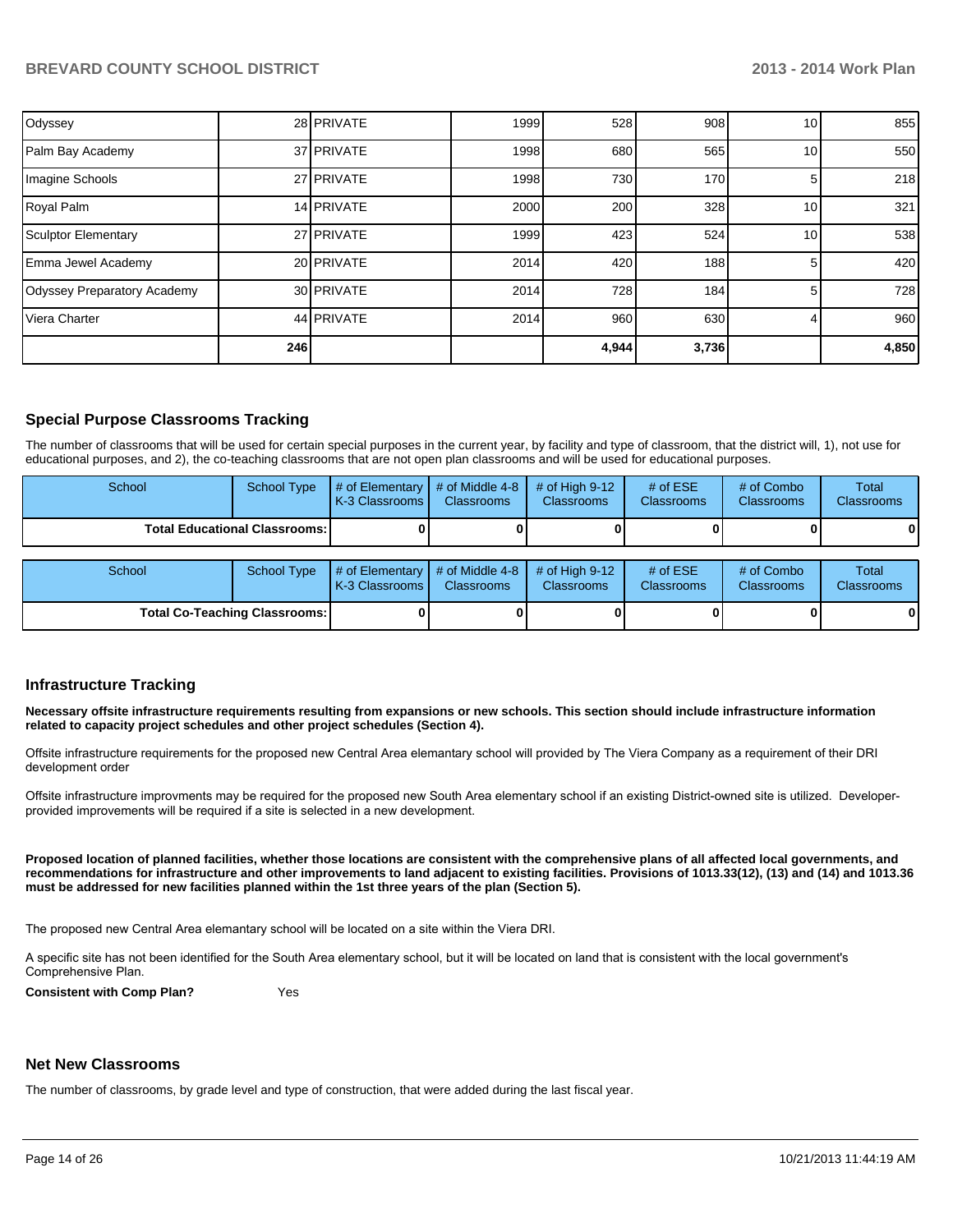| List the net new classrooms added in the 2012 - 2013 fiscal year.                                                                                       |                              |                             |                                 | List the net new classrooms to be added in the 2013 - 2014 fiscal<br>year. |                              |                            |                                |                        |
|---------------------------------------------------------------------------------------------------------------------------------------------------------|------------------------------|-----------------------------|---------------------------------|----------------------------------------------------------------------------|------------------------------|----------------------------|--------------------------------|------------------------|
| "Classrooms" is defined as capacity carrying classrooms that are added to increase<br>capacity to enable the district to meet the Class Size Amendment. |                              |                             |                                 | Totals for fiscal year 2013 - 2014 should match totals in Section 15A.     |                              |                            |                                |                        |
| Location                                                                                                                                                | $2012 - 2013$ #<br>Permanent | $2012 - 2013 \#$<br>Modular | $2012 - 2013 \#$<br>Relocatable | $2012 - 2013$<br>Total                                                     | $2013 - 2014$ #<br>Permanent | $2013 - 2014$ #<br>Modular | $2013 - 2014$ #<br>Relocatable | $2013 - 2014$<br>Total |
| Elementary (PK-3)                                                                                                                                       |                              |                             |                                 |                                                                            |                              |                            |                                |                        |
| Middle $(4-8)$                                                                                                                                          |                              |                             |                                 |                                                                            |                              |                            |                                |                        |
| High (9-12)                                                                                                                                             |                              |                             |                                 |                                                                            |                              |                            |                                | ΩI                     |
|                                                                                                                                                         |                              |                             | 15                              | 15                                                                         |                              |                            |                                |                        |

#### **Relocatable Student Stations**

Number of students that will be educated in relocatable units, by school, in the current year, and the projected number of students for each of the years in the workplan.

| <b>Site</b>                                             | 2013 - 2014    | 2014 - 2015 | $2015 - 2016$ | 2016 - 2017 | 2017 - 2018    | 5 Year Average |
|---------------------------------------------------------|----------------|-------------|---------------|-------------|----------------|----------------|
| <b>SOUTH LAKE ELEMENTARY</b>                            | 0              | $\Omega$    | $\Omega$      | $\Omega$    | $\Omega$       | $\overline{0}$ |
| <b>ANDREW JACKSON MIDDLE</b>                            | 0              | 0           | 0             | $\Omega$    | $\overline{0}$ | $\overline{0}$ |
| IMPERIAL ESTATES ELEMENTARY                             | $\Omega$       | $\Omega$    | $\Omega$      | $\Omega$    | $\Omega$       | $\Omega$       |
| ASTRONAUT SENIOR HIGH                                   | 0              | 0           | $\Omega$      | $\Omega$    | $\mathbf 0$    | $\overline{0}$ |
| PINEWOOD ELEMENTARY                                     | 0              | $\Omega$    | $\Omega$      | $\Omega$    | $\Omega$       | $\overline{0}$ |
| ICHALLENGER 7 ELEMENTARY                                | $\overline{0}$ | 0           | $\Omega$      | $\Omega$    | $\mathbf 0$    | $\overline{0}$ |
| <b>CAPE VIEW ELEMENTARY</b>                             | $\Omega$       | $\Omega$    | $\Omega$      | $\Omega$    | $\mathbf 0$    | $\overline{0}$ |
| GARDENDALE ELEMENTARY MAGNET                            | $\Omega$       | 0           | $\Omega$      | $\Omega$    | $\overline{0}$ | $\mathbf 0$    |
| <b>THOMAS JEFFERSON MIDDLE</b>                          | $\Omega$       | $\Omega$    | $\Omega$      | $\Omega$    | $\Omega$       | $\overline{0}$ |
| LEWIS CARROLL ELEMENTARY                                | $\Omega$       | 22          | 22            | 22          | 22             | 18             |
| COCOA BEACH JR/SR HIGH                                  | 350            | 325         | 300           | 250         | 200            | 285            |
| THEODORE ROOSEVELT ELEMENTARY                           | 0              | $\Omega$    | 0             | $\Omega$    | 0              | $\overline{0}$ |
| FREEDOM 7 ELEMENTARY SCHOOL OF<br>INTERNATIONAL STUDIES | 22             | 22          | 22            | $\Omega$    | $\Omega$       | 13             |
| IPALM BAY SENIOR HIGH                                   | 175            | 175         | 175           | 175         | 175            | 175            |
| IWEST MELBOURNE ELEMENTARY SCHOOL FOR<br><b>SCIENCE</b> | 0              | $\Omega$    | $\Omega$      | $\Omega$    | $\Omega$       | $\Omega$       |
| UNIVERSITY PARK ELEMENTARY MAGNET                       | 132            | 132         | 132           | 132         | 132            | 132            |
| PORT MALABAR ELEMENTARY                                 | 84             | 84          | 84            | 84          | 84             | 84             |
| <b>STONE MIDDLE</b>                                     | 0              | 0           | 0             | $\Omega$    | $\mathbf 0$    | $\overline{0}$ |
| <b>AUDUBON ELEMENTARY</b>                               | $\Omega$       | $\Omega$    | $\Omega$      | $\Omega$    | $\Omega$       | $\overline{0}$ |
| FAIRGLEN ELEMENTARY                                     | $\Omega$       | $\Omega$    | $\Omega$      | $\Omega$    | $\Omega$       | $\Omega$       |
| JOHN F KENNEDY MIDDLE                                   | 154            | 154         | 154           | 154         | 154            | 154            |
| ICOCOA SENIOR HIGH                                      | 125            | $\Omega$    | $\Omega$      | $\Omega$    | $\Omega$       | 25             |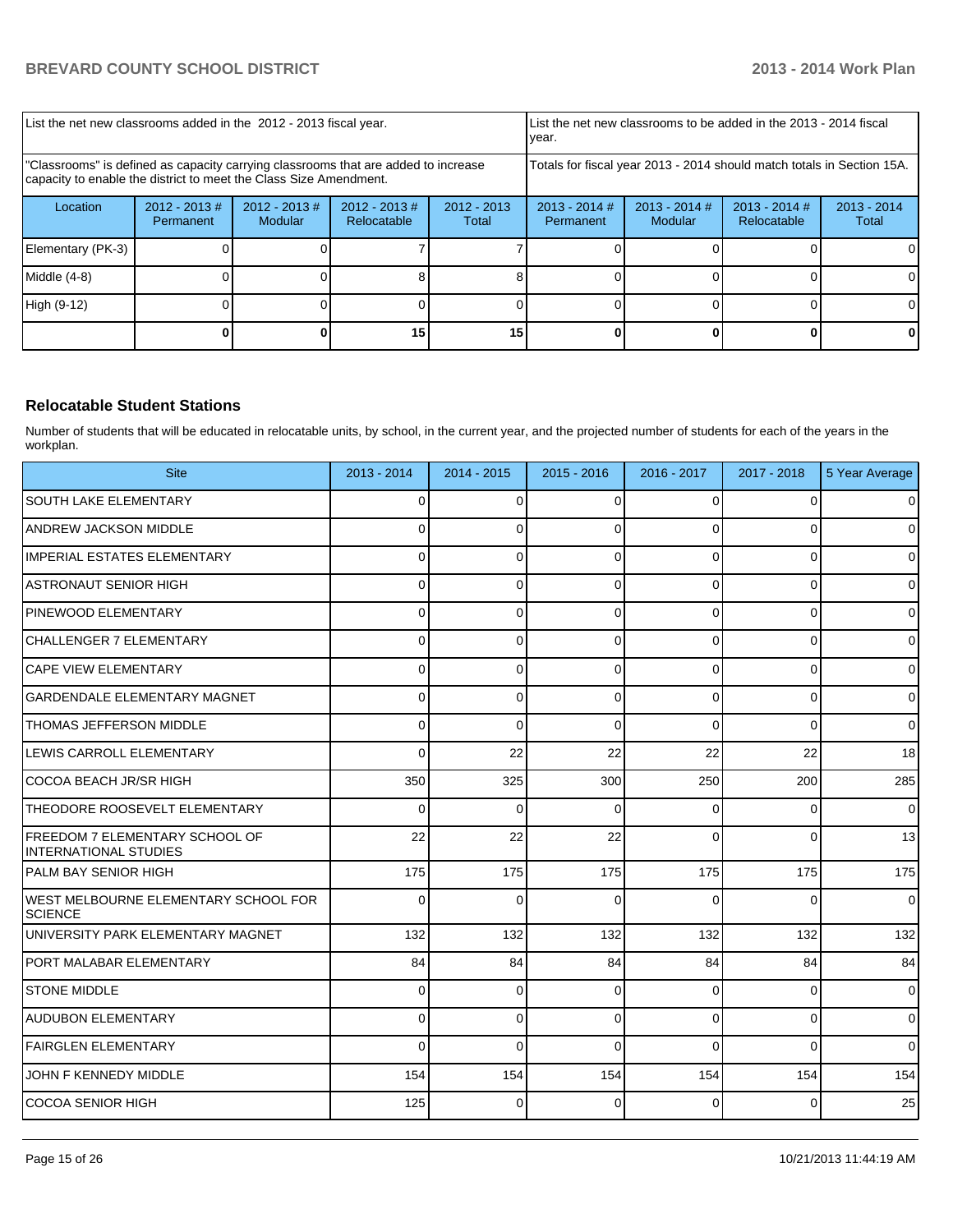| <b>SATURN ELEMENTARY</b>                                | 128            | 128         | 128      | 128            | 128         | 128            |
|---------------------------------------------------------|----------------|-------------|----------|----------------|-------------|----------------|
| HANS CHRISTIAN ANDERSEN ELEMENTARY                      | 44             | 44          | 22       | 22             | 0           | 26             |
| <b>MELBOURNE SENIOR HIGH</b>                            | 0              | $\mathbf 0$ | 0        | $\Omega$       | $\Omega$    | $\overline{0}$ |
| <b>ROCKLEDGE SENIOR HIGH</b>                            | 75             | 75          | 50       | 25             | 0           | 45             |
| <b>CLEARLAKE MIDDLE</b>                                 | 0              | 0           | 0        | $\Omega$       | $\Omega$    | $\overline{0}$ |
| <b>CAMBRIDGE ELEMENTARY</b>                             | 116            | 116         | 116      | 116            | 116         | 116            |
| <b>ENDEAVOUR ELEMENTARY MAGNET</b>                      | 138            | 160         | 160      | 160            | 160         | 156            |
| <b>GOLFVIEW ELEMENTARY MAGNET</b>                       | 88             | 88          | 88       | 88             | 88          | 88             |
| RONALD MCNAIR MIDDLE MAGNET                             | 0              | 0           | 0        | $\Omega$       | $\Omega$    | $\overline{0}$ |
| <b>SUNRISE ELEMENTARY</b>                               | 0              | 80          | 120      | 160            | $\Omega$    | 72             |
| MANATEE ELEMENTARY                                      | 110            | 110         | 132      | 132            | 132         | 123            |
| <b>WESTSIDE ELEMENTARY</b>                              | 22             | 22          | 22       | $\overline{0}$ | 0           | 13             |
| <b>CENTRAL MIDDLE</b>                                   | 0              | $\mathbf 0$ | 0        | $\Omega$       | $\Omega$    | $\overline{0}$ |
| RALPH M WILLIAMS JR ELEMENTARY                          | 88             | 88          | 88       | 66             | 66          | 79             |
| <b>VIERA HIGH SCHOOL</b>                                | 150            | 150         | 125      | 100            | 75          | 120            |
| MEADOWLANE INTERMEDIATE ELEMENTARY                      | 198            | 198         | 176      | 154            | 132         | 172            |
| <b>ENTERPRISE ELEMENTARY</b>                            | 22             | 22          | 22       | 22             | 22          | 22             |
| MEADOWLANE PRIMARY ELEMENTARY                           | 0              | $\mathbf 0$ | $\Omega$ | $\Omega$       | $\Omega$    | $\overline{0}$ |
| <b>SPACE COAST JR/ SR HIGH</b>                          | 47             | 47          | 25       | 25             | 0           | 29             |
| LONGLEAF ELEMENTARY                                     | 0              | $\mathbf 0$ | 0        | $\Omega$       | 0           | $\overline{0}$ |
| <b>BAYSIDE SENIOR HIGH</b>                              | 0              | $\mathbf 0$ | 0        | $\Omega$       | $\Omega$    | $\overline{0}$ |
| EDGEWOOD JR/SR HIGH                                     | 141            | 141         | 116      | 116            | 91          | 121            |
| <b>MILA ELEMENTARY</b>                                  | 0              | 0           | 0        | $\Omega$       | 0           | $\overline{0}$ |
| <b>TROPICAL ELEMENTARY</b>                              | 0              | 0           | 0        | $\Omega$       | $\Omega$    | $\overline{0}$ |
| ROBERT LOUIS STEVENSON ELEMENTARY<br>SCHOOL OF THE ARTS | 0              | 0           | 0        | $\Omega$       | 0           | $\overline{0}$ |
| SABAL ELEMENTARY                                        | 102            | 102         | 80       | 80             | 58          | 84             |
| <b>SOUTH PINE GROVE SCHOOL</b>                          | $\mathbf 0$    | $\mathbf 0$ | 0        | $\overline{0}$ | 0           | $\overline{0}$ |
| <b>CROTON ELEMENTARY</b>                                | 44             | 44          | 44       | 22             | 22          | 35             |
| <b>ROY ALLEN ELEMENTARY</b>                             | 88             | 88          | 88       | 66             | 66          | 79             |
| <b>SUNTREE ELEMENTARY</b>                               | 66             | 66          | 44       | 22             | 0           | 40             |
| MERRITT ISLAND SENIOR HIGH                              | 50             | 50          | 25       | 25             | $\mathbf 0$ | 30             |
| EAU GALLIE SENIOR HIGH                                  | 250            | 200         | 150      | 100            | 0           | 140            |
| <b>WEST SHORE JR/SR HIGH</b>                            | 172            | 147         | 97       | 47             | 22          | 97             |
| LYNDON B JOHNSON MIDDLE                                 | $\overline{0}$ | $\mathbf 0$ | 0        | $\overline{0}$ | 0           | $\overline{0}$ |
| SHERWOOD ELEMENTARY                                     | $\overline{0}$ | 0           | 0        | $\overline{0}$ | 0           | $\overline{0}$ |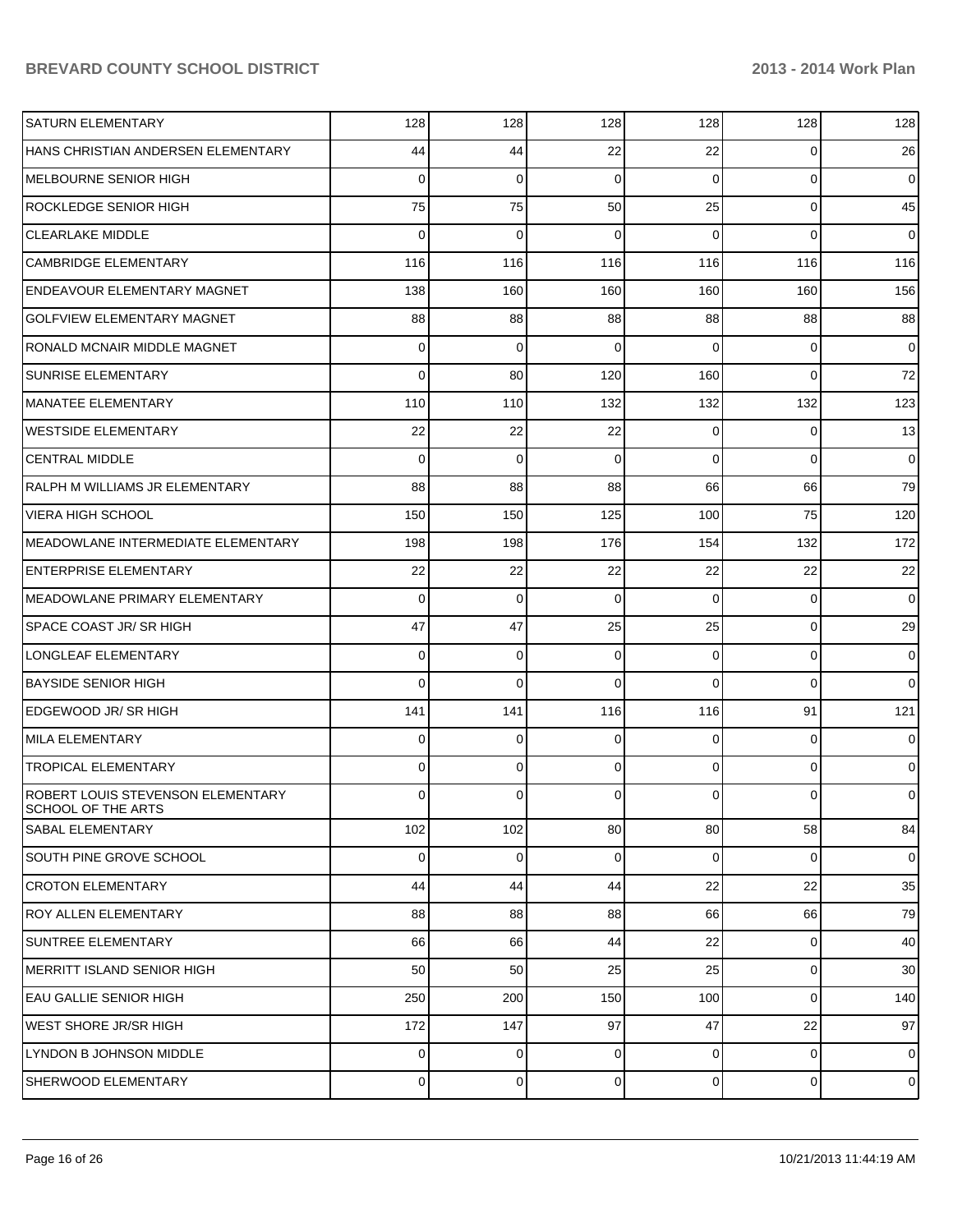| <b>HARBOR CITY ELEMENTARY</b>        | 176      | 176            | 176            | 176            | 176         | 176            |
|--------------------------------------|----------|----------------|----------------|----------------|-------------|----------------|
| <b>SOUTHWEST MIDDLE</b>              | 0        | 0              | $\Omega$       | 0              | $\Omega$    | $\overline{0}$ |
| <b>COLUMBIA ELEMENTARY</b>           | 66       | 66             | 66             | 66             | 66          | 66             |
| <b>DISCOVERY ELEMENTARY</b>          | 154      | 154            | 132            | 132            | 110         | 136            |
| CHRISTA MCAULIFFE ELEMENTARY         | 164      | 164            | 164            | 164            | 164         | 164            |
| <b>RIVIERA ELEMENTARY</b>            | 88       | 88             | 88             | 110            | 110         | 97             |
| <b>JUPITER ELEMENTARY</b>            | 150      | 150            | 150            | 150            | 150         | 150            |
| COQUINA ELEMENTARY                   | 66       | 66             | 66             | 66             | 66          | 66             |
| MIMS ELEMENTARY                      | 0        | 0              | 0              | $\Omega$       | 0           | $\overline{0}$ |
| <b>CUYLER SCHOOL</b>                 | $\Omega$ | $\mathbf 0$    | $\Omega$       | $\Omega$       | $\Omega$    | $\overline{0}$ |
| PALM BAY ELEMENTARY                  | 176      | 176            | 176            | 176            | 176         | 176            |
| LOCKMAR ELEMENTARY                   | 0        | $\mathbf 0$    | 0              | $\Omega$       | $\Omega$    | $\overline{0}$ |
| JOHN F TURNER SR ELEMENTARY          | 44       | 44             | 44             | 44             | 44          | 44             |
| <b>QUEST ELEMENTARY</b>              | 44       | 44             | 44             | 22             | 22          | 35             |
| <b>TITUSVILLE HIGH</b>               | 0        | 0              | 0              | $\Omega$       | 0           | $\overline{0}$ |
| OAK PARK ELEMENTARY                  | 0        | $\mathbf 0$    | 0              | $\Omega$       | $\mathbf 0$ | $\overline{0}$ |
| JAMES MADISON MIDDLE                 | 0        | 0              | 0              | $\Omega$       | $\mathbf 0$ | $\overline{0}$ |
| <b>APOLLO ELEMENTARY</b>             | 0        | $\mathbf 0$    | 0              | $\Omega$       | $\mathbf 0$ | $\overline{0}$ |
| <b>RIVERVIEW ELEMENTARY MAGNET</b>   | $\Omega$ | $\Omega$       | $\Omega$       | $\Omega$       | $\Omega$    | $\overline{0}$ |
| OCEAN BREEZE ELEMENTARY              | 156      | 156            | 134            | 134            | 112         | 138            |
| <b>INDIALANTIC ELEMENTARY</b>        | 44       | 44             | 44             | 44             | 44          | 44             |
| <b>HERBERT C HOOVER MIDDLE</b>       | $\Omega$ | 44             | 44             | 44             | 44          | 35             |
| <b>GEMINI ELEMENTARY</b>             | 44       | 22             | 22             | $\Omega$       | $\Omega$    | 18             |
| DR W J CREEL ELEMENTARY              | 66       | 66             | 66             | 66             | 66          | 66             |
| <b>ATLANTIS ELEMENTARY</b>           | 0        | 0              | $\Omega$       | 0              | $\Omega$    | $\overline{0}$ |
| SATELLITE SENIOR HIGH                | 25       | 25             | 25             | $\overline{0}$ | $\mathbf 0$ | 15             |
| DELAURA MIDDLE                       | 0        | $\overline{0}$ | $\overline{0}$ | $\overline{0}$ | 0           | $\overline{0}$ |
| <b>SPESSARD L HOLLAND ELEMENTARY</b> | 0        | $\mathbf 0$    | $\overline{0}$ | $\overline{0}$ | $\mathbf 0$ | $\overline{0}$ |
| <b>SEA PARK ELEMENTARY</b>           | 0        | $\mathbf 0$    | 0              | $\Omega$       | $\Omega$    | $\overline{0}$ |
| <b>SURFSIDE ELEMENTARY</b>           | 40       | 40             | 40             | 40             | 40          | 40             |
| <b>HERITAGE HIGH</b>                 | 0        | $\mathbf 0$    | $\overline{0}$ | $\overline{0}$ | 0           | $\overline{0}$ |
| <b>SOUTH AREA HEAD START</b>         | 0        | 0              | 0              | $\overline{0}$ | 0           | $\mathbf 0$    |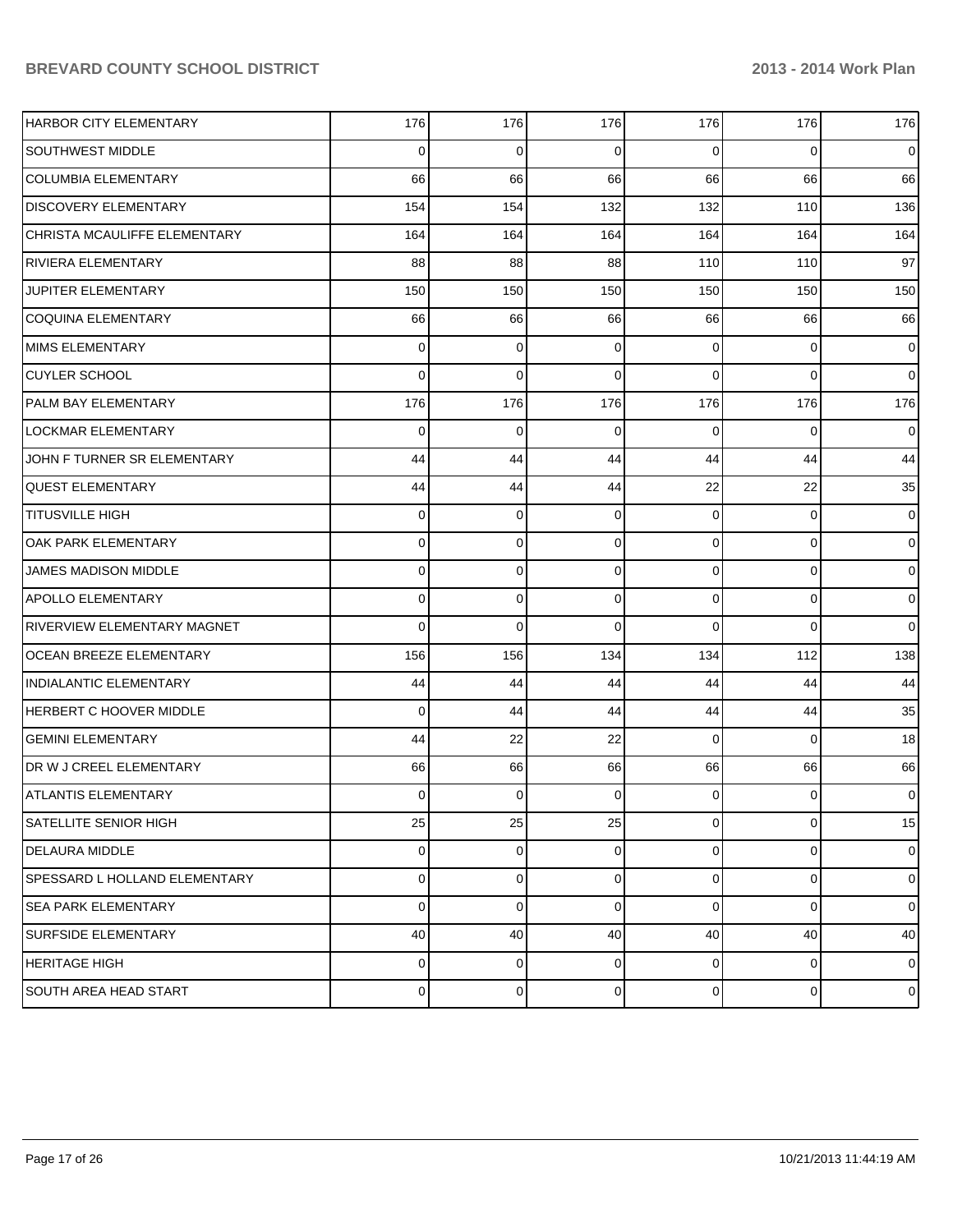| Totals for BREVARD COUNTY SCHOOL DISTRICT         |        |        |        |           |        |        |
|---------------------------------------------------|--------|--------|--------|-----------|--------|--------|
| Total students in relocatables by year.           | 4,684  | 4,605  | 4.288  | 3,927     | 3,335  | 4.168  |
| Total number of COFTE students projected by year. | 61,978 | 61,050 | 60,024 | 59,438    | 58.904 | 60,279 |
| Percent in relocatables by year.                  | 8 % l  | 8%     | 7%     | <b>7%</b> | 6%     | 7 %    |

### **Leased Facilities Tracking**

Exising leased facilities and plans for the acquisition of leased facilities, including the number of classrooms and student stations, as reported in the educational plant survey, that are planned in that location at the end of the five year workplan.

| Location                           | # of Leased<br>Classrooms 2013 -<br>2014 | <b>FISH Student</b><br><b>Stations</b> | Owner | # of Leased<br>Classrooms 2017 -<br>2018 | <b>FISH Student</b><br><b>Stations</b> |
|------------------------------------|------------------------------------------|----------------------------------------|-------|------------------------------------------|----------------------------------------|
| <b>TITUSVILLE HIGH</b>             | 0                                        | 0                                      |       | 0                                        |                                        |
| OAK PARK ELEMENTARY                | 0                                        | $\Omega$                               |       | $\mathbf 0$                              |                                        |
| <b>JAMES MADISON MIDDLE</b>        | 0                                        | $\Omega$                               |       | $\mathbf 0$                              |                                        |
| <b>APOLLO ELEMENTARY</b>           | $\pmb{0}$                                | $\Omega$                               |       | 0                                        |                                        |
| RIVERVIEW ELEMENTARY MAGNET        | 0                                        | 0                                      |       | $\mathbf 0$                              |                                        |
| <b>COQUINA ELEMENTARY</b>          | 0                                        | 0                                      |       | $\mathbf 0$                              |                                        |
| <b>MIMS ELEMENTARY</b>             | $\mathbf 0$                              | $\Omega$                               |       | $\mathbf 0$                              |                                        |
| <b>CUYLER SCHOOL</b>               | 0                                        | 0                                      |       | 0                                        |                                        |
| <b>SOUTH LAKE ELEMENTARY</b>       | 0                                        | 0                                      |       | $\mathbf 0$                              |                                        |
| <b>ANDREW JACKSON MIDDLE</b>       | $\mathbf 0$                              | 0                                      |       | $\mathbf 0$                              |                                        |
| <b>IMPERIAL ESTATES ELEMENTARY</b> | 0                                        | 0                                      |       | $\mathbf 0$                              |                                        |
| <b>ASTRONAUT SENIOR HIGH</b>       | 0                                        | 0                                      |       | $\mathbf 0$                              |                                        |
| PINEWOOD ELEMENTARY                | $\mathbf 0$                              | $\Omega$                               |       | $\mathbf 0$                              |                                        |
| CHALLENGER 7 ELEMENTARY            | 0                                        | 0                                      |       | 0                                        |                                        |
| <b>ATLANTIS ELEMENTARY</b>         | 0                                        | 0                                      |       | $\mathbf 0$                              |                                        |
| ROCKLEDGE SENIOR HIGH              | $\mathbf 0$                              | 0                                      |       | $\mathbf 0$                              |                                        |
| <b>CLEARLAKE MIDDLE</b>            | 0                                        | $\overline{0}$                         |       | $\mathbf 0$                              |                                        |
| <b>CAMBRIDGE ELEMENTARY</b>        | 0                                        | 0                                      |       | $\mathbf 0$                              |                                        |
| <b>ENDEAVOUR ELEMENTARY MAGNET</b> | $\mathbf 0$                              | 0                                      |       | $\mathbf 0$                              |                                        |
| <b>GOLFVIEW ELEMENTARY MAGNET</b>  | 0                                        | $\overline{0}$                         |       | $\mathbf 0$                              |                                        |
| RONALD MCNAIR MIDDLE MAGNET        | 0                                        | 0                                      |       | $\mathbf 0$                              |                                        |
| <b>FAIRGLEN ELEMENTARY</b>         | $\mathbf 0$                              | 0                                      |       | $\mathbf 0$                              |                                        |
| JOHN F KENNEDY MIDDLE              | 0                                        | $\overline{0}$                         |       | $\mathbf 0$                              |                                        |
| <b>COCOA SENIOR HIGH</b>           | $\overline{0}$                           | $\Omega$                               |       | $\mathbf{0}$                             |                                        |
| <b>SATURN ELEMENTARY</b>           | 0                                        | $\Omega$                               |       | $\mathbf 0$                              |                                        |
| HANS CHRISTIAN ANDERSEN ELEMENTARY | 0                                        | $\Omega$                               |       | $\Omega$                                 |                                        |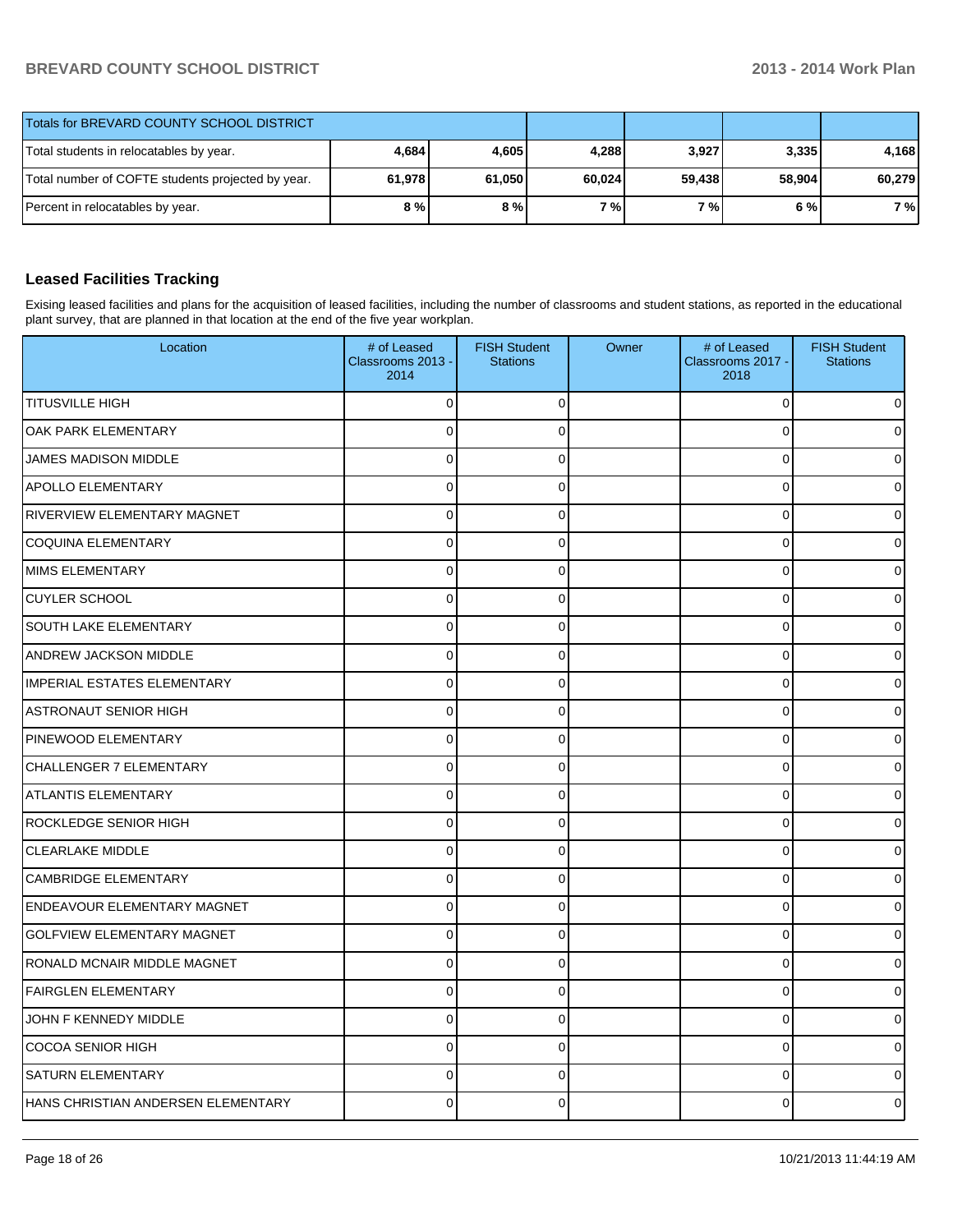| MELBOURNE SENIOR HIGH                                  | 0           | 0 | 0 | 0 |
|--------------------------------------------------------|-------------|---|---|---|
| PALM BAY SENIOR HIGH                                   | 0           | 0 | 0 |   |
| WEST MELBOURNE ELEMENTARY SCHOOL FOR<br><b>SCIENCE</b> | 0           | ∩ | 0 |   |
| UNIVERSITY PARK ELEMENTARY MAGNET                      | $\mathbf 0$ | 0 | 0 | 0 |
| PORT MALABAR ELEMENTARY                                | $\mathbf 0$ | 0 | 0 | 0 |
| <b>STONE MIDDLE</b>                                    | $\mathbf 0$ | 0 | 0 | 0 |
| PALM BAY ELEMENTARY                                    | $\mathbf 0$ | 0 | 0 | 0 |
| LOCKMAR ELEMENTARY                                     | $\mathbf 0$ | 0 | 0 | 0 |
| JOHN F TURNER SR ELEMENTARY                            | $\mathbf 0$ | 0 | 0 | 0 |
| SOUTHWEST MIDDLE                                       | $\mathbf 0$ | 0 | 0 |   |
| <b>COLUMBIA ELEMENTARY</b>                             | $\mathbf 0$ | 0 | 0 | 0 |
| <b>DISCOVERY ELEMENTARY</b>                            | $\mathbf 0$ | 0 | 0 | 0 |
| CHRISTA MCAULIFFE ELEMENTARY                           | $\mathbf 0$ | 0 | 0 | 0 |
| RIVIERA ELEMENTARY                                     | $\mathbf 0$ | 0 | 0 |   |
| <b>JUPITER ELEMENTARY</b>                              | $\mathbf 0$ | 0 | 0 | 0 |
| <b>EAU GALLIE SENIOR HIGH</b>                          | $\mathbf 0$ | 0 | 0 | 0 |
| <b>WEST SHORE JR/SR HIGH</b>                           | $\mathbf 0$ | 0 | 0 | 0 |
| LYNDON B JOHNSON MIDDLE                                | $\mathbf 0$ | 0 | 0 |   |
| SHERWOOD ELEMENTARY                                    | $\mathbf 0$ | 0 | 0 | 0 |
| HARBOR CITY ELEMENTARY                                 | $\mathbf 0$ | 0 | 0 | 0 |
| <b>SABAL ELEMENTARY</b>                                | $\mathbf 0$ | 0 | 0 | 0 |
| SOUTH PINE GROVE SCHOOL                                | 0           | 0 | 0 | 0 |
| <b>CROTON ELEMENTARY</b>                               | $\mathbf 0$ | 0 | 0 | 0 |
| <b>ROY ALLEN ELEMENTARY</b>                            | 0           | 0 | 0 |   |
| SUNTREE ELEMENTARY                                     | 0           | 0 | 0 | 0 |
| MERRITT ISLAND SENIOR HIGH                             | $\mathbf 0$ | 0 | 0 | 0 |
| EDGEWOOD JR/ SR HIGH                                   | $\pmb{0}$   | 0 | 0 | 0 |
| MILA ELEMENTARY                                        | $\pmb{0}$   | 0 | 0 | 0 |
| <b>TROPICAL ELEMENTARY</b>                             | $\pmb{0}$   | 0 | 0 | 0 |
| <b>AUDUBON ELEMENTARY</b>                              | $\pmb{0}$   | 0 | 0 | 0 |
| <b>GARDENDALE ELEMENTARY MAGNET</b>                    | $\pmb{0}$   | 0 | 0 | 0 |
| <b>THOMAS JEFFERSON MIDDLE</b>                         | $\pmb{0}$   | 0 | 0 | 0 |
| LEWIS CARROLL ELEMENTARY                               | $\pmb{0}$   | 0 | 0 | 0 |
| COCOA BEACH JR/SR HIGH                                 | $\mathbf 0$ | 0 | 0 | 0 |
| THEODORE ROOSEVELT ELEMENTARY                          | $\pmb{0}$   | 0 | 0 | 0 |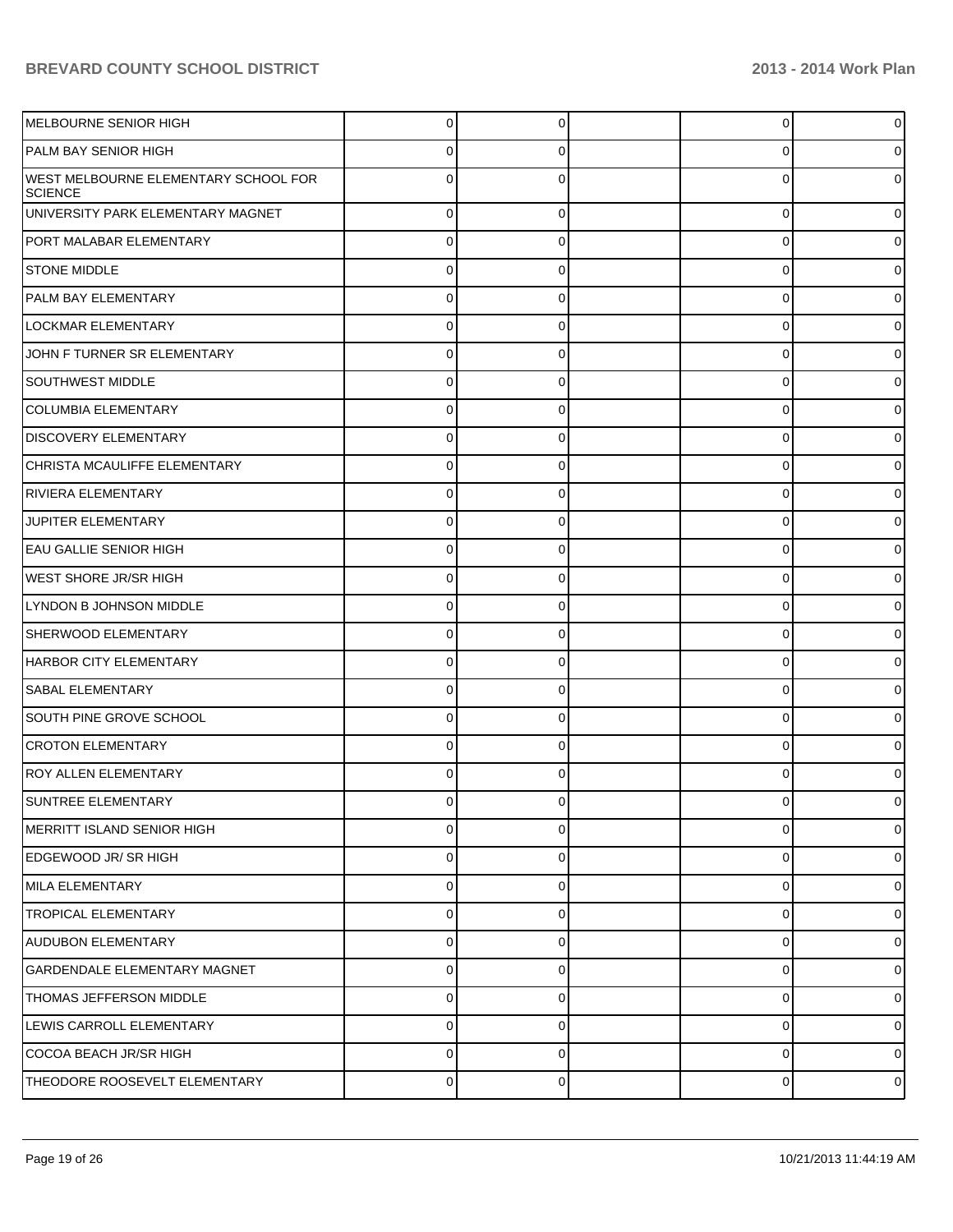| <b>FREEDOM 7 ELEMENTARY SCHOOL OF</b><br><b>IINTERNATIONAL STUDIES</b> | $\Omega$ | 0           | 0           | $\Omega$ |
|------------------------------------------------------------------------|----------|-------------|-------------|----------|
| <b>CAPE VIEW ELEMENTARY</b>                                            | 0        | $\mathbf 0$ | 0           | 0        |
| SATELLITE SENIOR HIGH                                                  | 0        | 0           | 0           | 0        |
| <b>DELAURA MIDDLE</b>                                                  | 0        | 0           | 0           | 0        |
| SPESSARD L HOLLAND ELEMENTARY                                          | 0        | 0           | 0           | 0        |
| <b>SEA PARK ELEMENTARY</b>                                             | 0        | 0           | 0           | 0        |
| <b>SURFSIDE ELEMENTARY</b>                                             | 0        | 0           | 0           | 0        |
| <b>OCEAN BREEZE ELEMENTARY</b>                                         | 0        | 0           | $\mathbf 0$ | 0        |
| INDIALANTIC ELEMENTARY                                                 | 0        | 0           | 0           | 0        |
| <b>HERBERT C HOOVER MIDDLE</b>                                         | 0        | 0           | 0           | 0        |
| <b>GEMINI ELEMENTARY</b>                                               | 0        | 0           | 0           | 0        |
| DR W J CREEL ELEMENTARY                                                | 0        | 0           | 0           | 0        |
| ROBERT LOUIS STEVENSON ELEMENTARY<br>SCHOOL OF THE ARTS                | $\Omega$ | 0           | 0           | 0        |
| <b>ENTERPRISE ELEMENTARY</b>                                           | $\Omega$ | $\Omega$    | $\mathbf 0$ | $\Omega$ |
| MEADOWLANE PRIMARY ELEMENTARY                                          | $\Omega$ | $\Omega$    | $\mathbf 0$ | o        |
| SPACE COAST JR/ SR HIGH                                                | $\Omega$ | 0           | 0           |          |
| LONGLEAF ELEMENTARY                                                    | 0        | $\Omega$    | 0           | o        |
| <b>BAYSIDE SENIOR HIGH</b>                                             | $\Omega$ | $\Omega$    | 0           | o        |
| <b>WESTSIDE ELEMENTARY</b>                                             | $\Omega$ | $\Omega$    | $\mathbf 0$ | o        |
| CENTRAL MIDDLE                                                         | $\Omega$ | $\Omega$    | 0           |          |
| RALPH M WILLIAMS JR ELEMENTARY                                         | 0        | $\Omega$    | 0           | o        |
| MANATEE ELEMENTARY                                                     | $\Omega$ | 0           | 0           | o        |
| <b>QUEST ELEMENTARY</b>                                                | $\Omega$ | $\Omega$    | $\mathbf 0$ | o        |
| VIERA HIGH SCHOOL                                                      |          | $\Omega$    | $\Omega$    |          |
| SUNRISE ELEMENTARY                                                     |          |             |             |          |
| MEADOWLANE INTERMEDIATE ELEMENTARY                                     | $\Omega$ | $\Omega$    | 0           | 0        |
| HERITAGE HIGH                                                          | $\Omega$ | $\Omega$    | 0           | 0        |
| SOUTH AREA HEAD START                                                  | 0        | $\mathbf 0$ | 0           | 0        |
|                                                                        | 0        | 0           | 0           | 0        |

### **Failed Standard Relocatable Tracking**

Relocatable units currently reported by school, from FISH, and the number of relocatable units identified as 'Failed Standards'.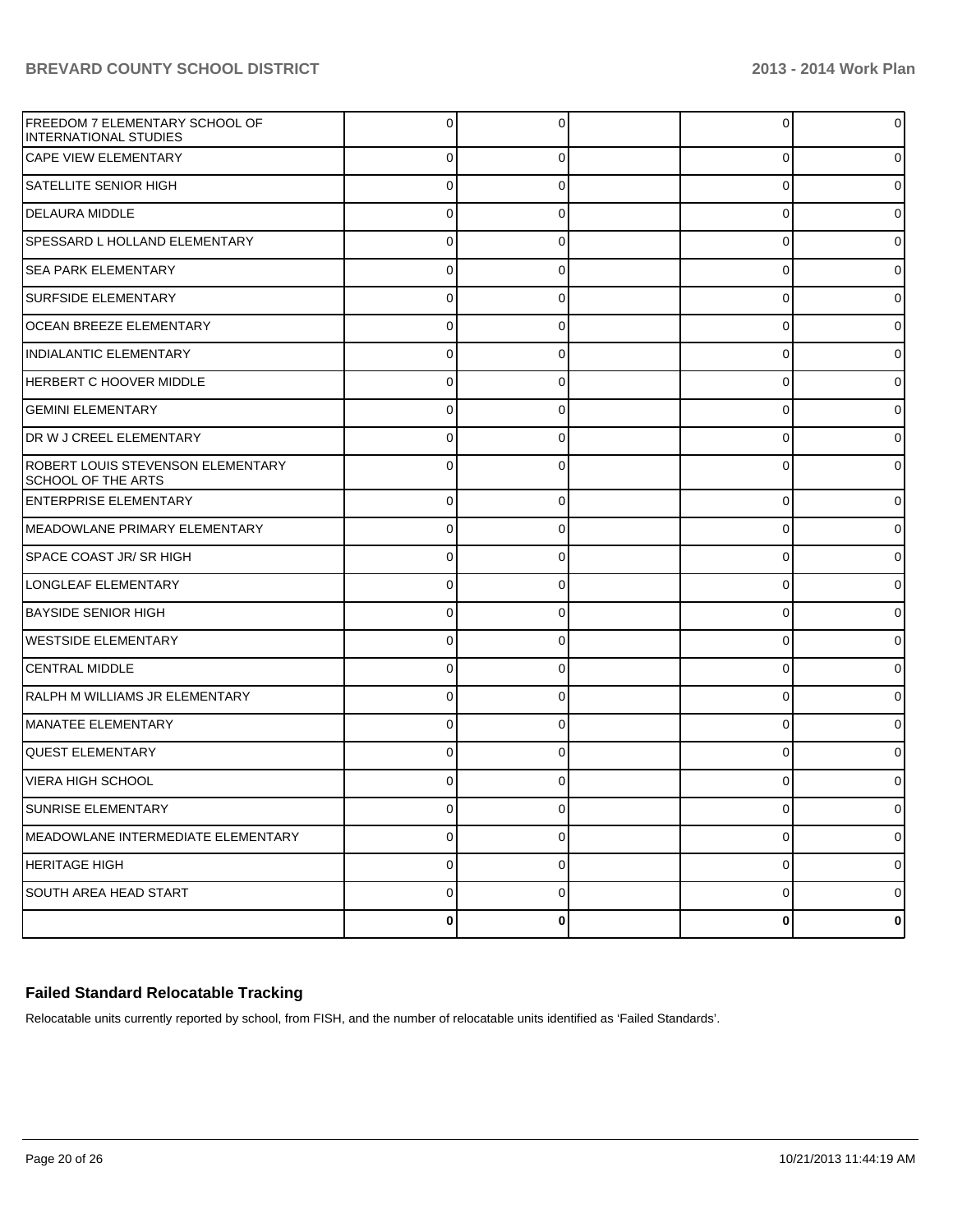Nothing reported for this section.

## **Planning**

#### **Class Size Reduction Planning**

**Plans approved by the school board that reduce the need for permanent student stations such as acceptable school capacity levels, redistricting, busing, year-round schools, charter schools, magnet schools, public-private partnerships, multitrack scheduling, grade level organization, block scheduling, or other alternatives.**

There are five schools of choice, two schools on block scheduling and 10 charter schools in the District.

#### **School Closure Planning**

**Plans for the closure of any school, including plans for disposition of the facility or usage of facility space, and anticipated revenues.**

For the 2013-14 school year, one middle school and two elementary schools were closed. One high school was converted to a Jr/Sr high school and attendance boundaries were changed at two high schools, one middle school and five elementary schools to accommodate the students from the closed schools.

Based on currently anticipated revenues, there are no plans at this time to close schools for the 2014-15 school year.

For the remaining years in this plan, groups of underutilized schools will be analyzed on an annual basis to determine if a school within a group can be closed and the students accommodated by the remaining schools within that group in order to address a Strategic Plan goal of achieving and maintaining a total capacity utilization of 80% to 90% for the District and/or to address budget shortfalls. Criteria approved by the School Board will be used to analyze school closures.

There are no plans at this time to dispose of any currently closed schools, any additional schools closed within the next five years or any currently yacant land. No revenues are anticipated from sales, but lease revenue is possible.

Closed schools have been or will be repurposed for other District and/or community uses.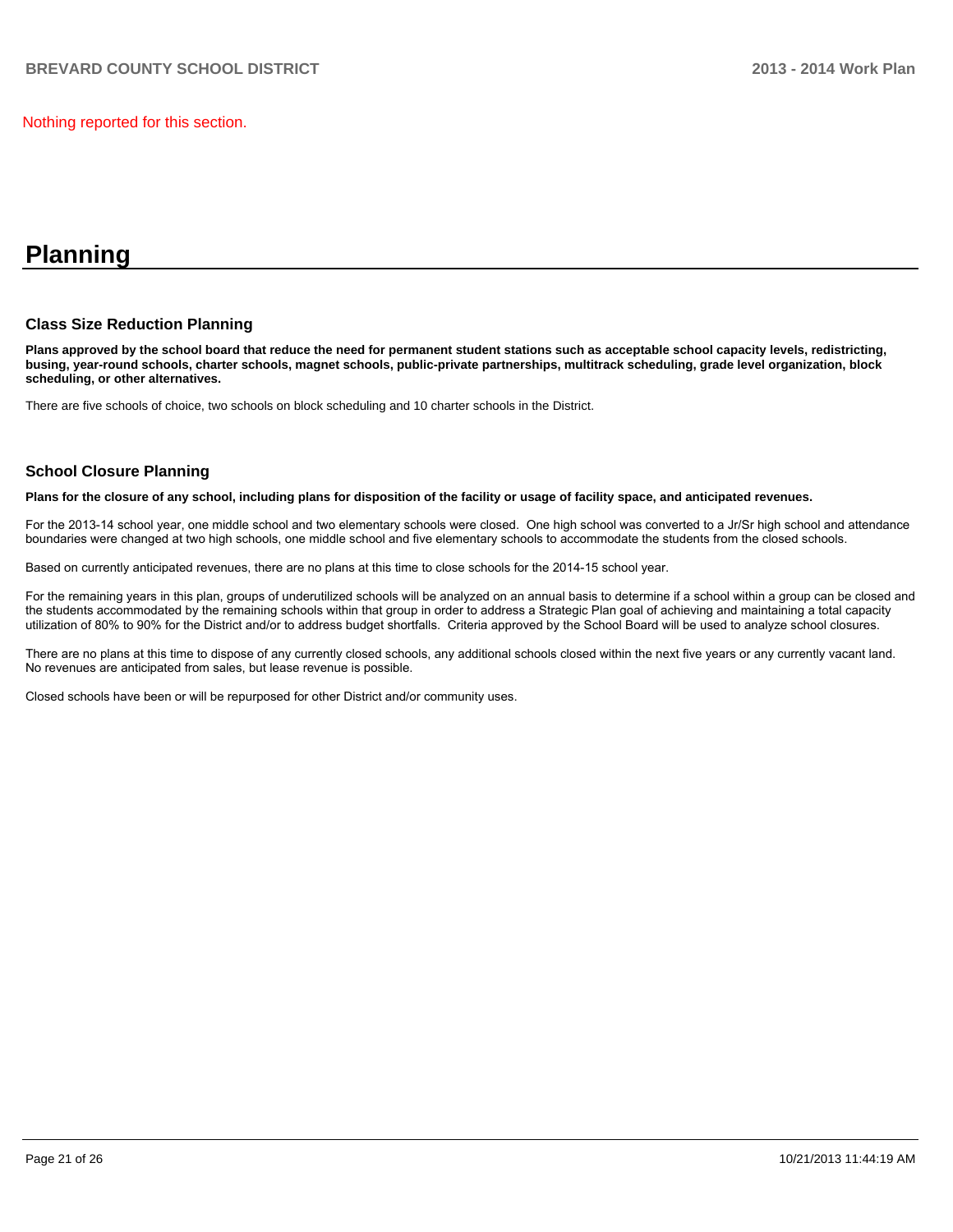## Five Year Survey - Ten Year Capacity BREVARD COUNTY SCHOOL DISTRICT

#### **10/21/2013**

**Schedule of capital outlay projects projected to ensure the availability of satisfactory student stations for the projected student enrollment in K - 12 programs for the future 5 years beyond the 5-year district facilities work program.**

| Project                           | Location, Community, Quadrant or other general<br>location | <b>Projected Cost</b> |
|-----------------------------------|------------------------------------------------------------|-----------------------|
| Project description not specified | Location not specified                                     | \$0                   |
|                                   |                                                            | \$0                   |

Five Year Survey - Ten Year Infrastructure BREVARD COUNTY SCHOOL DISTRICT

#### **10/21/2013**

**Proposed Location of Planned New, Remodeled, or New Additions to Facilities in 6 thru 10 out years (Section 28).**

Not Specified

**Plans for closure of any school, including plans for disposition of the facility or usage of facility space, and anticipated revenues in the 6 thru 10 out years (Section 29).**

Not Specified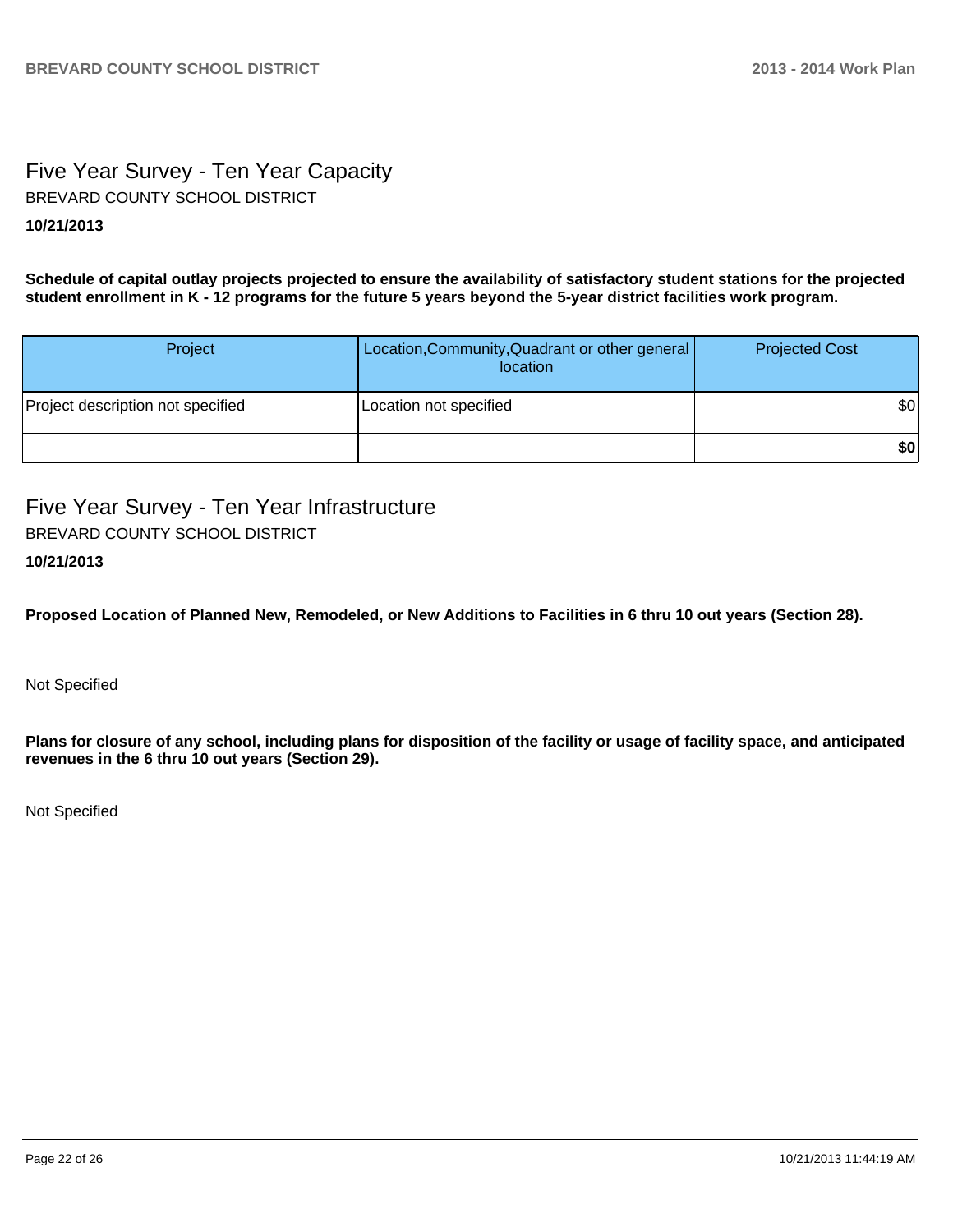## Five Year Survey - Ten Year Maintenance **10/21/2013** BREVARD COUNTY SCHOOL DISTRICT

**District projects and locations regarding the projected need for major renovation, repair, and maintenance projects within the district in years 6 - 10 beyond the projects plans detailed in the five years covered by the work plan.**

| Project                   | <b>Projected Cost</b> |
|---------------------------|-----------------------|
| Safety to Life            | \$1,000,000           |
| Maintenance/Repair        | \$25,000,000          |
| <b>ADA Projects</b>       | \$1,250,000           |
| Relocate Relocatables     | \$1,250,000           |
| Equipment                 | \$2,500,000           |
| Repair at Failure         | \$25,000,000          |
| <b>Facilities Renewal</b> | \$231,127,809         |
|                           | \$287,127,809         |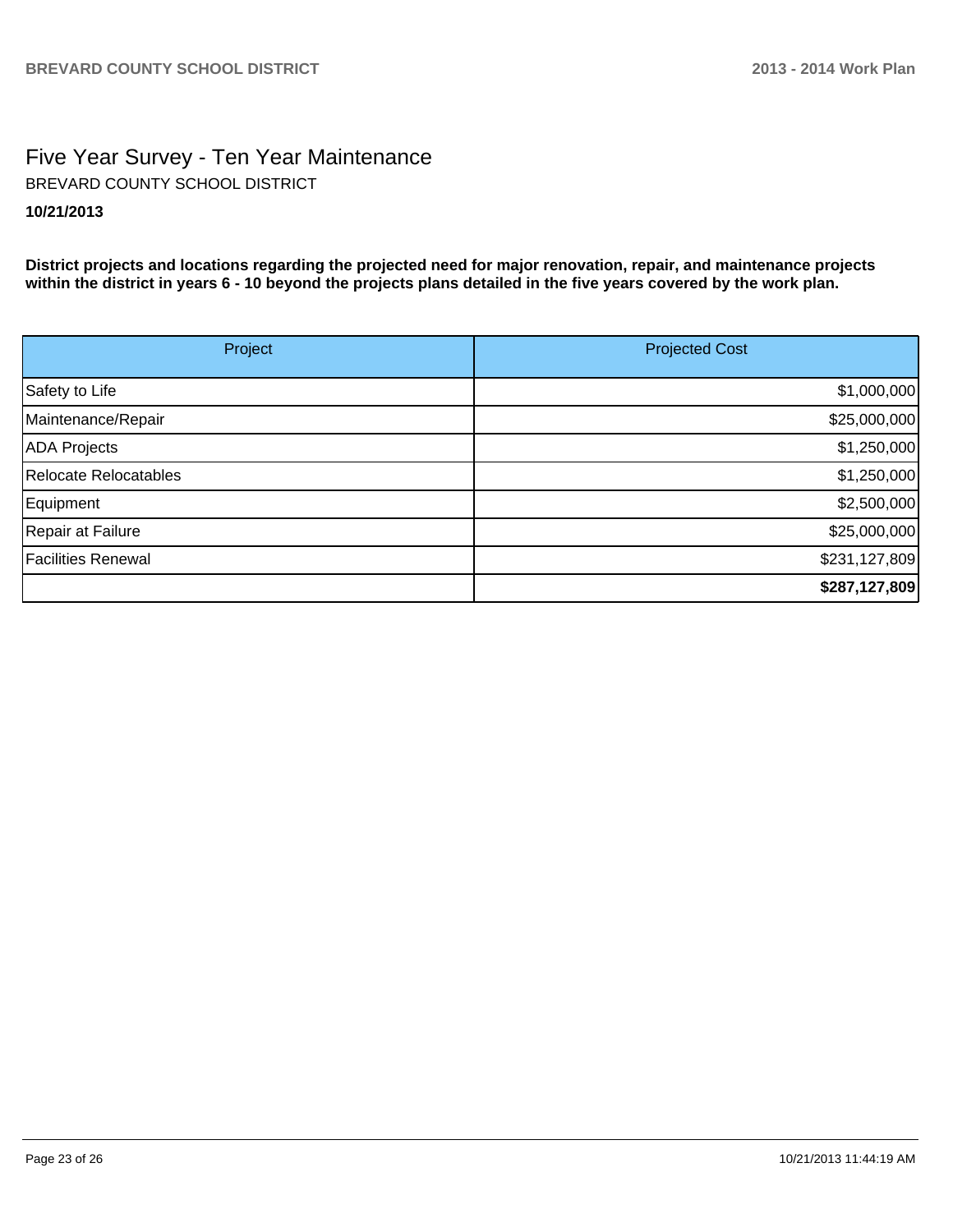## Five Year Survey - Ten Year Utilization BREVARD COUNTY SCHOOL DISTRICT

#### **10/21/2013**

**Schedule of planned capital outlay projects identifying the standard grade groupings, capacities, and planned utilization rates of future educational facilities of the district for both permanent and relocatable facilities.**

| Grade Level<br>Projections      | <b>FISH Student</b><br><b>Stations</b> | <b>Actual FISH</b><br>Capacity | Actual<br><b>COFTE</b> | Actual<br><b>Utilization</b> | Actual new<br><b>Student</b><br>Capacity to be<br>added/remove | Projected<br><b>COFTE</b> | Projected<br><b>Utilization</b> |
|---------------------------------|----------------------------------------|--------------------------------|------------------------|------------------------------|----------------------------------------------------------------|---------------------------|---------------------------------|
| Elementary -<br>District Totals | 45,035                                 | 45,035                         | 34,127.35              | 75.78%                       | $-896$                                                         | 39,291                    | 89.02 %                         |
| IMiddle - District<br>lTotals   | 19,547                                 | 17,586                         | 13,596.79              | 77.32 %                      | $-158$                                                         | 9,452                     | 54.23 %                         |
| High - District<br>Totals       | 25,325                                 | 24,052                         | 16,542.84              | 68.78%                       | $-4,235$                                                       | 21,073                    | 106.34 %                        |
| Other - ESE, etc                | 2,642                                  |                                | 0.00                   | 0.00%                        |                                                                |                           | 100.00 %                        |
|                                 | 92,549                                 | 86,673                         | 64,266.98              | 74.15 %                      | $-5,288$                                                       | 69,817                    | 85.79 %                         |

**Combination schools are included with the middle schools for student stations, capacity, COFTE and utilization purposes because these facilities all have a 90% utilization factor. Use this space to explain or define the grade groupings for combination schools.**

No comments to report.

Five Year Survey - Twenty Year Capacity BREVARD COUNTY SCHOOL DISTRICT

**10/21/2013**

**Schedule of capital outlay projects projected to ensure the availability of satisfactory student stations for the projected student enrollment in K - 12 programs for the future 11 - 20 years beyond the 5-year district facilities work program.**

No items match the criteria.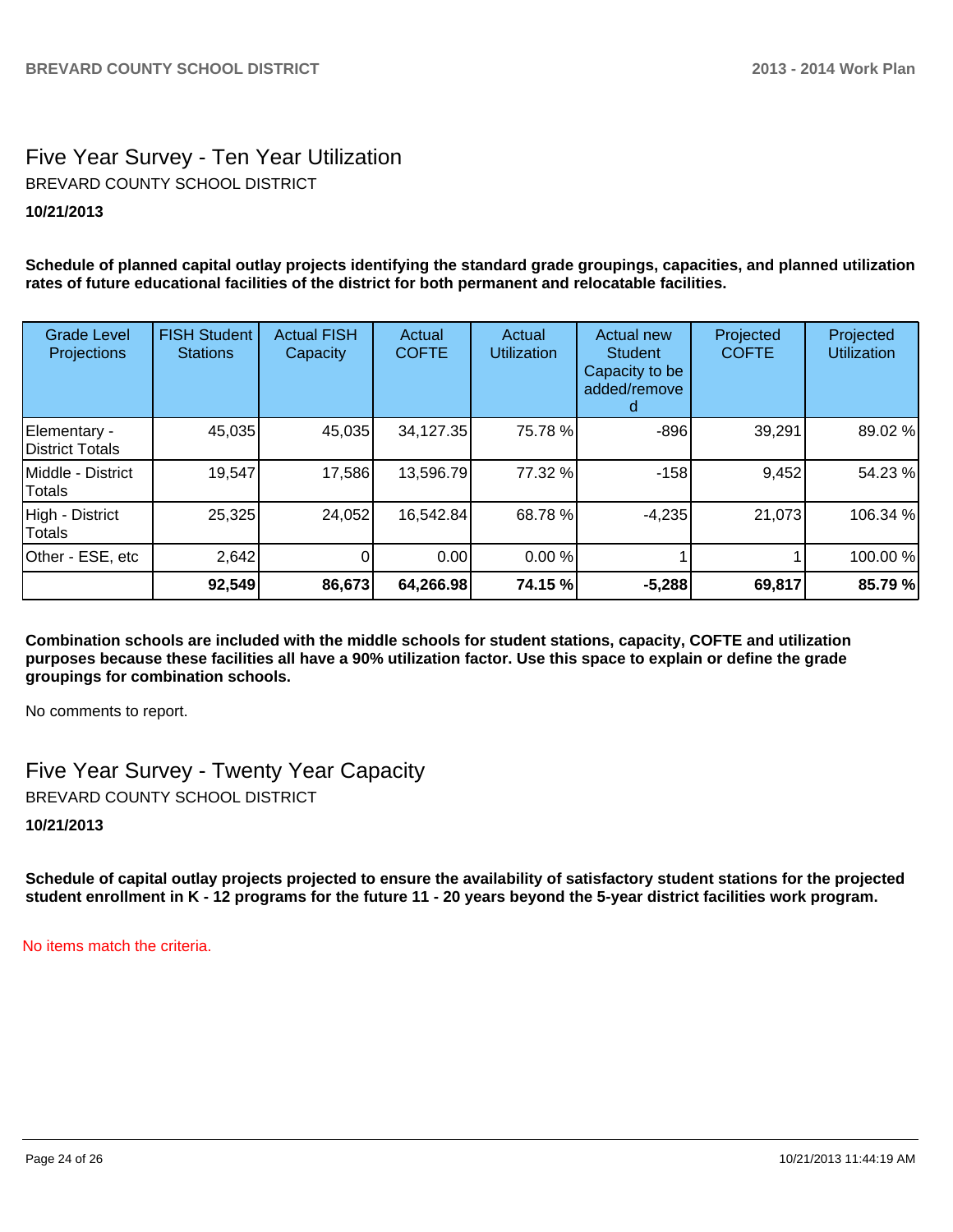# Five Year Survey - Twenty Year Infrastructure BREVARD COUNTY SCHOOL DISTRICT

### **10/21/2013**

**Proposed Location of Planned New, Remodeled, or New Additions to Facilities in the 11 through 20 out years (Section 28).**

Not Specified

**Plans for closure of any school, including plans for disposition of the facility or usage of facility space, and anticipated revenues in the 11 through 20 out years (Section 29).**

Not Specified

Five Year Survey - Twenty Year Maintenance BREVARD COUNTY SCHOOL DISTRICT

#### **10/21/2013**

**District projects and locations regarding the projected need for major renovation, repair, and maintenance projects within the district in years 11 - 20 beyond the projects plans detailed in the five years covered by the work plan.**

| Project                   | <b>Projected Cost</b> |
|---------------------------|-----------------------|
| Safety To Life            | \$2,000,000           |
| Maintenance/Repair        | \$50,000,000          |
| ADA Projects              | \$2,500,000           |
| Relocate Relocatables     | \$2,500,000           |
| Equipment                 | \$5,000,000           |
| Repair at Failure         | \$50,000,000          |
| <b>Facilities Renewal</b> | \$279,672,000         |
|                           | \$391,672,000         |